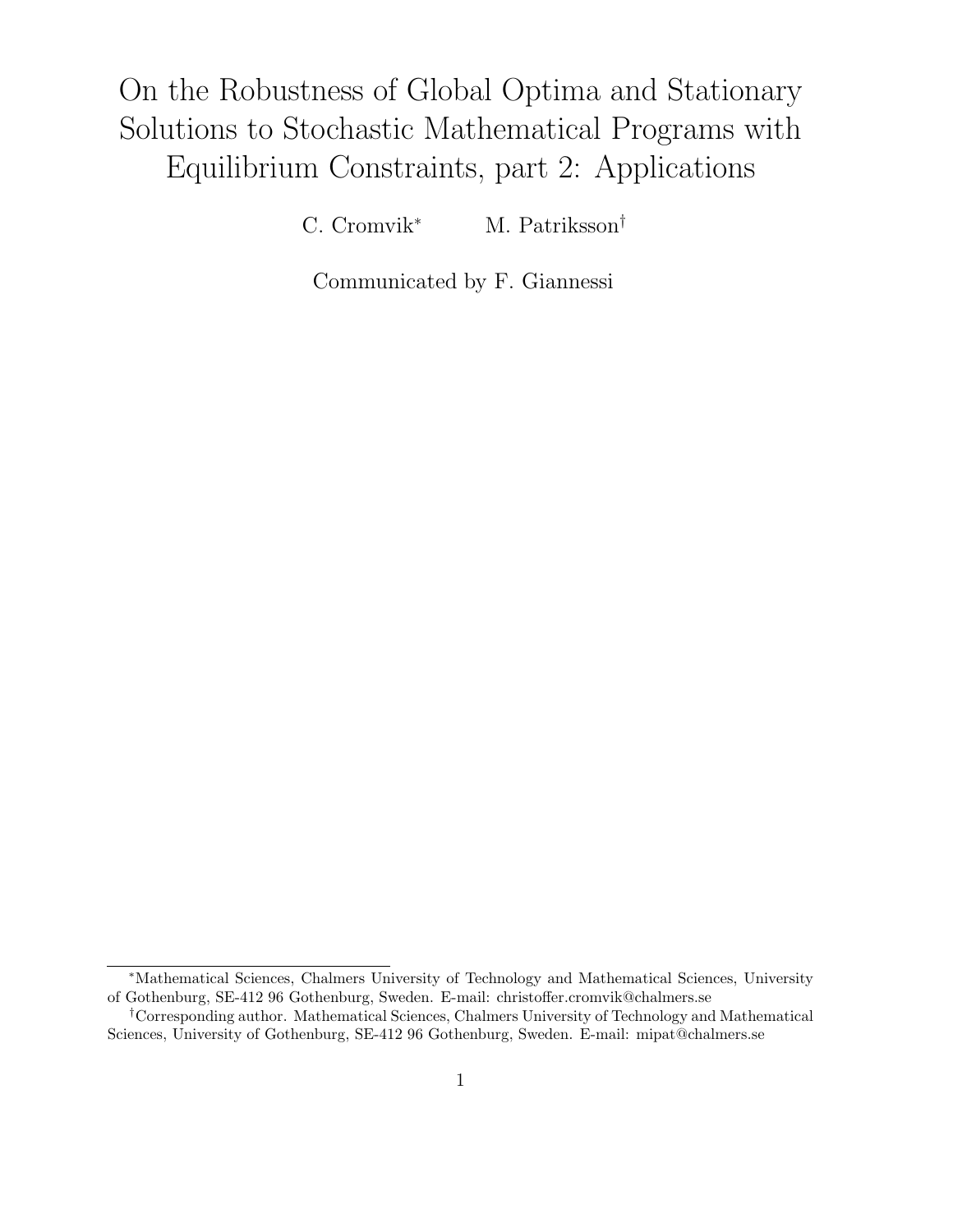Abstract In a companion paper (Cromvik and Patriksson, On the Robustness of Global Optima and Stationary Solutions to Stochastic Mathematical Programs with Equilibrium Constraints, part 1: Theory, Journal of Optimization Theory and Applications, 2010, to appear) the mathematical modeling framework SMPEC was studied; in particular, global optima and stationary solutions to SMPECs were shown to be robust with respect to the underlying probability distribution under certain assumptions. Further, the framework and theory were elaborated to cover extensions of the upper-level objective: minimization of the conditional value-at-risk (CVaR) and treatment of the multiobjective case. In this paper, we consider two applications of these results: a classic traffic network design problem, where travel costs are uncertain, and the optimization of a treatment plan in intensity modulated radiation therapy, where the machine parameters and the position of the organs are uncertain. Owing to the generality of SMPEC, we can model these two very different applications within the same framework. Our findings illustrate the large potential in utilizing the SMPEC formalism for modeling and analysis purposes; in particular, information from scenarios in the lower-level problem may provide very useful additional insights into a particular application.

Keywords: Stochastic mathematical program with equilibrium constraints, Solution stability and robustness, Traffic network design, Intensity modulated radiation therapy, Sample average approximation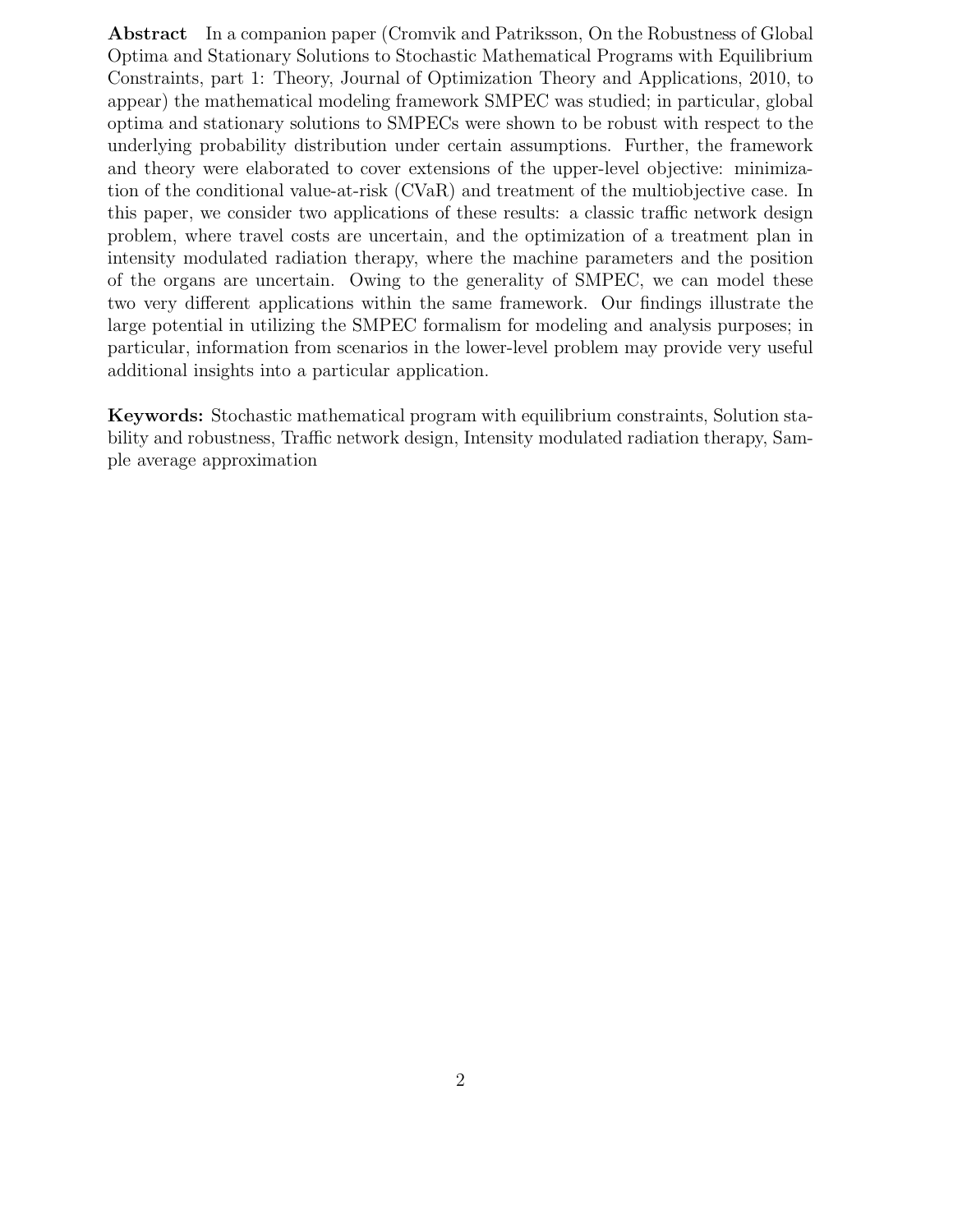### 1 Introduction

The framework known as stochastic mathematical program with equilibrium constraints (SMPEC) was introduced in [1] as an extension of the MPEC framework of hierarchical optimization models, in order to incorporate the uncertainty of data that one often must face in applications. Since then, it has found applications in many contexts, such as economics (e.g.,  $[2,3]$ ), engineering sciences (e.g.,  $[4,5]$ ), and transportation science (e.g., [6]). The companion paper [7] provides new results on the robustness of solutions to this class of problems. The objective of this paper is to illustrate the potential utilization of these results through two applications. The first is within traffic network design, which is a classic topic (see e.g. [6,8] and references therein). The second, however, appears to be new: we present an SMPEC model for robust treatment planning in intensity modulated radiation therapy (IMRT), where the machine parameters as well as the position of the organs are uncertain. With this model, we are approaching a robust and in fact deliverable treatment plan.

The remainder of the paper is organized as follows. In Section 2, we summarize briefly the main results from [7]. In Section 3, we provide a small-scale application of the robust design of a traffic network, based on the classic network of Braess. In Section 4, we provide a numerical example of a treatment plan, which accounts for both position uncertainty and the uncertainties in the radiation delivery from a treatment machine.

### 2 Robustness of Solutions to the SMPEC

Let  $f: \mathbb{R}^n \times \mathbb{R}^m \to \mathbb{R}, y \in \mathbb{R}^m, C \subseteq \mathbb{R}^m$  be a polyhedron, let  $F(x, \cdot): C \to \mathbb{R}^m$  be smooth, and let  $N_C : \mathbb{R}^m \rightrightarrows \mathbb{R}^m$  be the standard normal cone mapping,

$$
N_C(y) := \begin{cases} \{z \in \mathbb{R}^m | z^{\mathrm{T}}(w - y) \le 0, \ w \in C \}, & \text{if } y \in C, \\ \emptyset, & \text{otherwise.} \end{cases}
$$

Let  $(\Omega, \Theta, P)$  be a complete probability space and consider the problem

(SMPEC<sub>Ω</sub>) 
$$
\min_{(x,y(\cdot))}
$$
  $E_{\omega}[f(x,y(\omega),\omega)] := \int_{\Omega} f(x,y(\omega),\omega) P(d\omega),$   
s.t.  $x \in X$ ,  
 $-F(x,y,\omega) \in N_C(y)$ ,  $P$ -a.s.,

where  $y: \Omega \to \mathbb{R}^m$  is a random element of the probability space  $(\Omega, \Theta, P)$ . We also introduce  $S: \mathbb{R}^n \times \Omega \rightrightarrows \mathbb{R}^m$ , which defines the set of solutions to the lower-level parametric variational inequality problem,

$$
S(x,\omega) := \{ y \in \mathbb{R}^m \mid -F(x,y,\omega) \in N_C(y) \}.
$$

We next summarize briefly the main technical content of [7].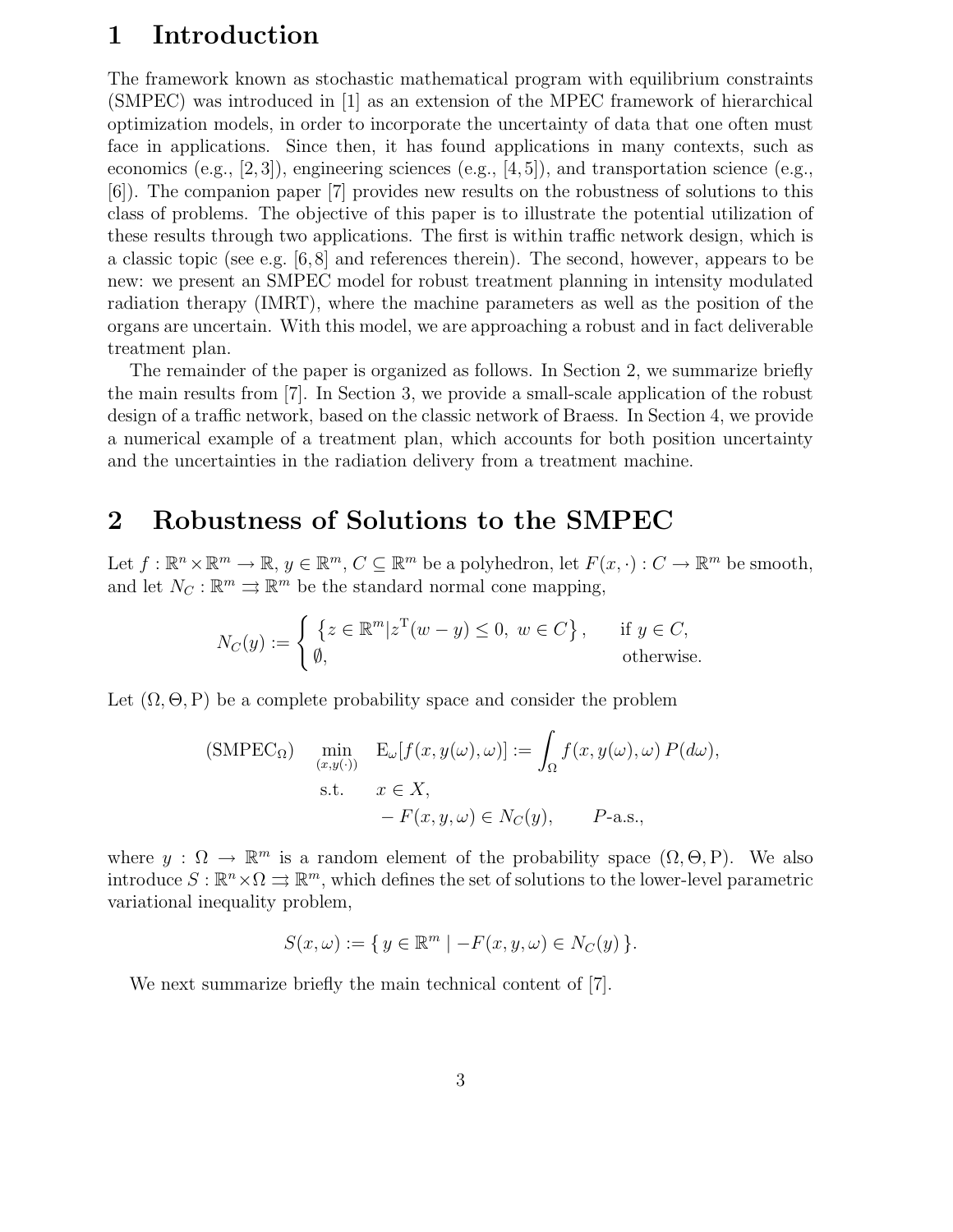### 2.1 Stability of Global Solutions and Stationary Points Assumption A

- (A1) The mapping  $S(x, \cdot)$  is measurable for any x.
- (A2) The set X is closed and the mapping  $x \mapsto S(x, \omega)$  is closed for almost any  $\omega \in \Omega$ .
- (A3) The function f is continuous in  $(x, y)$ , measurable in  $\omega$ , uniformly weakly coercive with respect to x over the set X, and bounded from below by a  $(\Theta, P)$ -integrable function.
- (A4) The set  $S(x_0, \omega)$  is nonempty for some  $x_0 \in X$  and almost any  $\omega \in \Omega$ .

The existence of optimal solutions under Assumption A is established in [9].

Let  ${P_k}$  be a sequence of probability measures defined on  $\mathcal{B}(\Omega)$ , and denote by  $(SMPEC_{\Omega})^k$  the problem defined by  $(SMPEC_{\Omega})$  with the measure P replaced by  $P_k$ .

**Theorem 2.1** (Global Stability of Optimal Solutions) Let Assumption  $(A)$  hold, suppose that the mapping  $F(x, \cdot, \omega)$  is strictly monotone in y for each  $x \in X$  and  $\omega \in \Omega$ , and that the sequence  ${P_k}$  of probability measures weakly converges to P. Also suppose that, for each k,  $(x^k, y^k(\cdot))$  solves  $(SMPEC_{\Omega})^k$ . Then, each limit point (there is at least one) of the sequence  $\{(x^k, y^k(\cdot))\}$  is an optimal solution to  $(SMPEC_{\Omega}).$ 

#### Assumptions B

- (B1) The function f is Lipschitz continuous in  $(x, y)$ .
- (B2) The mapping  $F(\cdot, \cdot, \omega)$  is continuously differentiable and  $F(x, \cdot, \omega)$  is uniformly strongly monotone on C for each  $x \in X$  and  $\omega \in \Omega$ .
- (B3)  $X = \{x \in \mathbb{R}^n \mid g_i(x) \leq 0, i = 1, ..., p\}$  and each function  $g_i$  is continuously differentiable.
- (B4) The Mangasarian–Fromovitz constraint qualification (MFCQ) holds for all  $x \in X$ .

If Assumptions  $(B1)$  and  $(B2)$  hold, then  $(10)$  there exists a locally Lipschitz continuous, single-valued solution map  $(x, \omega) \mapsto \sigma(x, \omega)$  with

$$
y = \sigma(x, \omega), \qquad \sigma(x, \omega) \in S(x, \omega).
$$

With this property, we can rewrite  $(SMPEC_{\Omega})$  as the one-level problem

(SNLP<sub>Ω</sub>) 
$$
\min_{x} \quad E_{\omega}[f(x, \sigma(x, \omega), \omega)] := \int_{\Omega} f(x, \sigma(x, \omega), \omega) P(d\omega),
$$
  
s.t.  $x \in X$ ,

and correspondingly  $(SNLP_{\Omega})^k$  is obtained from  $(SNLP_{\Omega})$  by replacing P with  $P_k$ .

**Theorem 2.2** (Stability of Stationary Solutions) Let Assumptions (A) and (B) hold, suppose that the sequence  ${P_k}$  of probability measures weakly converges to P and is upper bounded by a measurable function, and that for each k,  $(x^k, y^k(\cdot))$  is a Clarke stationary solution to  $(SNLP_{\Omega})^k$ . Then, each limit point (there is at least one) of the sequence  $\{(x^k, y^k(\cdot))\}$  is a weakly Clarke stationary solution to  $(SNLP_{\Omega})$ .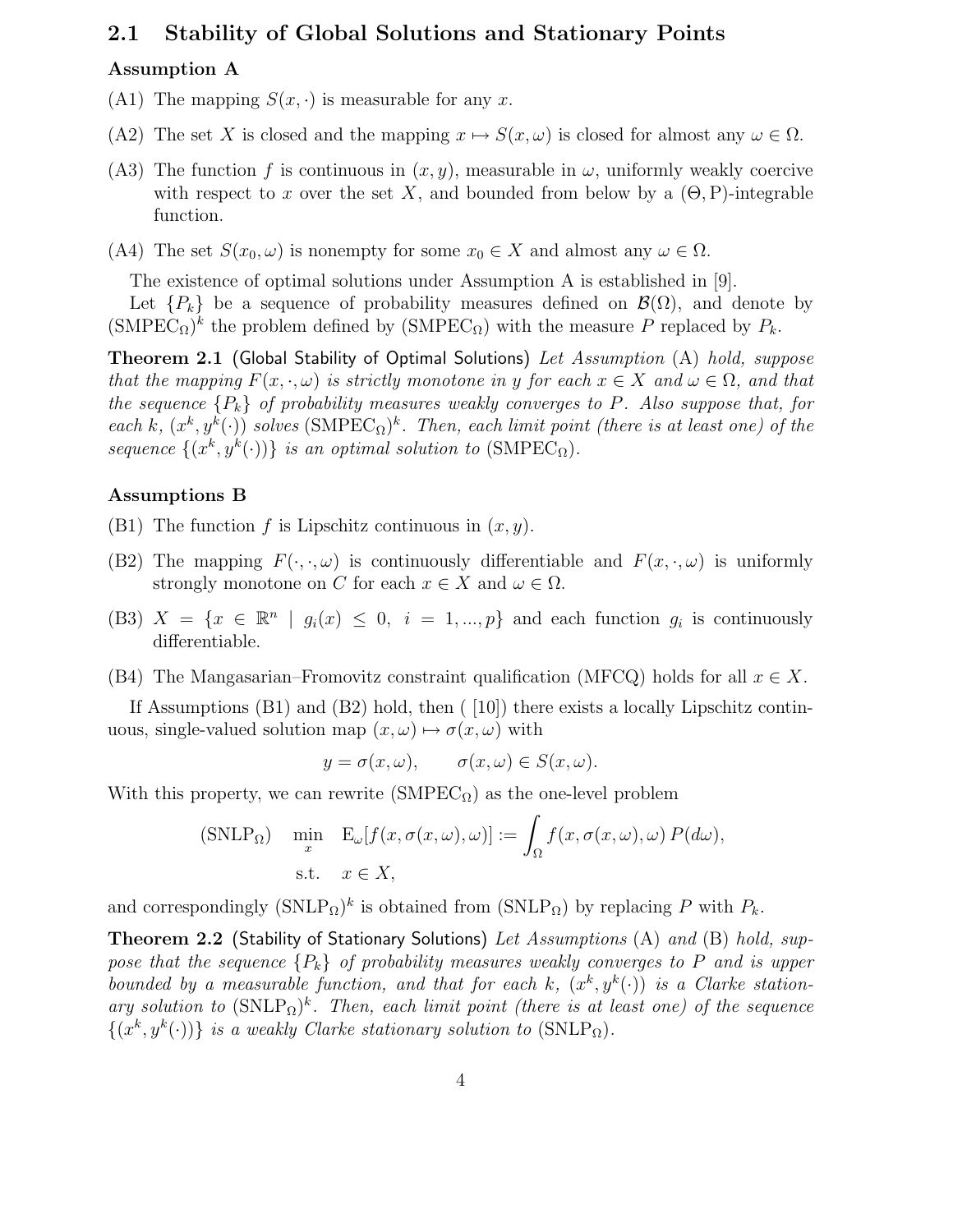#### 2.2 Convergence of Sample Average Approximation Schemes

We use the reformulation of  $(SMPEC)_{\Omega}$  into  $(SMLP_{\Omega})$ , and consider the problem

(SNLP)<sup>N</sup> 
$$
\min_x \quad \hat{f}_N := \frac{1}{N} \sum_{k=1}^N f(x, \sigma(x, \omega^k), \omega^k),
$$
  
s.t.  $x \in X$ .

#### Assumption C

- $(C1)$  The set X is bounded and convex.
- (C2) The function  $f(\cdot, \sigma(\cdot, \omega), \omega)$  is regular (i.e., f is directionally differentiable and the directional derivative coincides with the Clarke directional derivative) at x for almost any  $\omega \in \Omega$ .

**Theorem 2.3** (Convergence of Optimal Solutions) Let Assumptions  $(A)$ ,  $(B1)$ – $(B2)$ ,  $(C1)$ hold. For each N, let  $(x_N, y_N(\cdot))$  be an optimal solution to  $(SNLP)^N$ . Then, each limit point (there is at least one) of the sequence  $\{x_N\}$  is an optimal solution to  $(SNLP_{\Omega})$ .

**Theorem 2.4 (Convergence of Stationary Solutions)** Let  $Assumptions(A)$ ,  $(B)$ ,  $(C)$  hold. For each N, let  $(x_N, y_N(\cdot))$  be a stationary solution to  $(SNLP)^N$ . Then, each limit point (there is at least one) of the sequence  $\{x_N\}$  is a stationary solution to  $(SNLP<sub>\Omega</sub>)$ .

Since (SNLP<sub>Ω</sub>) is a reformulation of (SMPEC<sub>Ω</sub>), the above theorems state that we also have convergence to global optima and stationary solutions for the corresponding discretized problem

$$
\begin{aligned} \text{(SMPEC)}^N & \quad \min_x \quad \hat{f}_N := \frac{1}{N} \sum_{k=1}^N f(x, y^k, \omega^k), \\ \text{s.t.} \quad & x \in X, \\ & \quad -F(x, y^k, \omega^k) \in N_C(y^k), \qquad k = 1, \dots, N. \end{aligned}
$$

#### 2.3 Extensions to a Risk Objective Function and to Multiple **Objectives**

We consider next the SMPEC where the expected value in the objective function is replaced by an expression for conditional value-at-risk (CVaR) at level  $\beta$ 

(SRPEC)<sub>Ω</sub> 
$$
\min_{(x,y(\cdot),\gamma)} \gamma + \frac{1}{1-\beta} \int_{\Omega} [f(x,y(\omega),\omega) - \gamma]_{+} P(d\omega),
$$
  
s.t.  $x \in X$ ,  
 $-F(x,y,\omega) \in N_C(y)$ ,  $P$ -a.s.,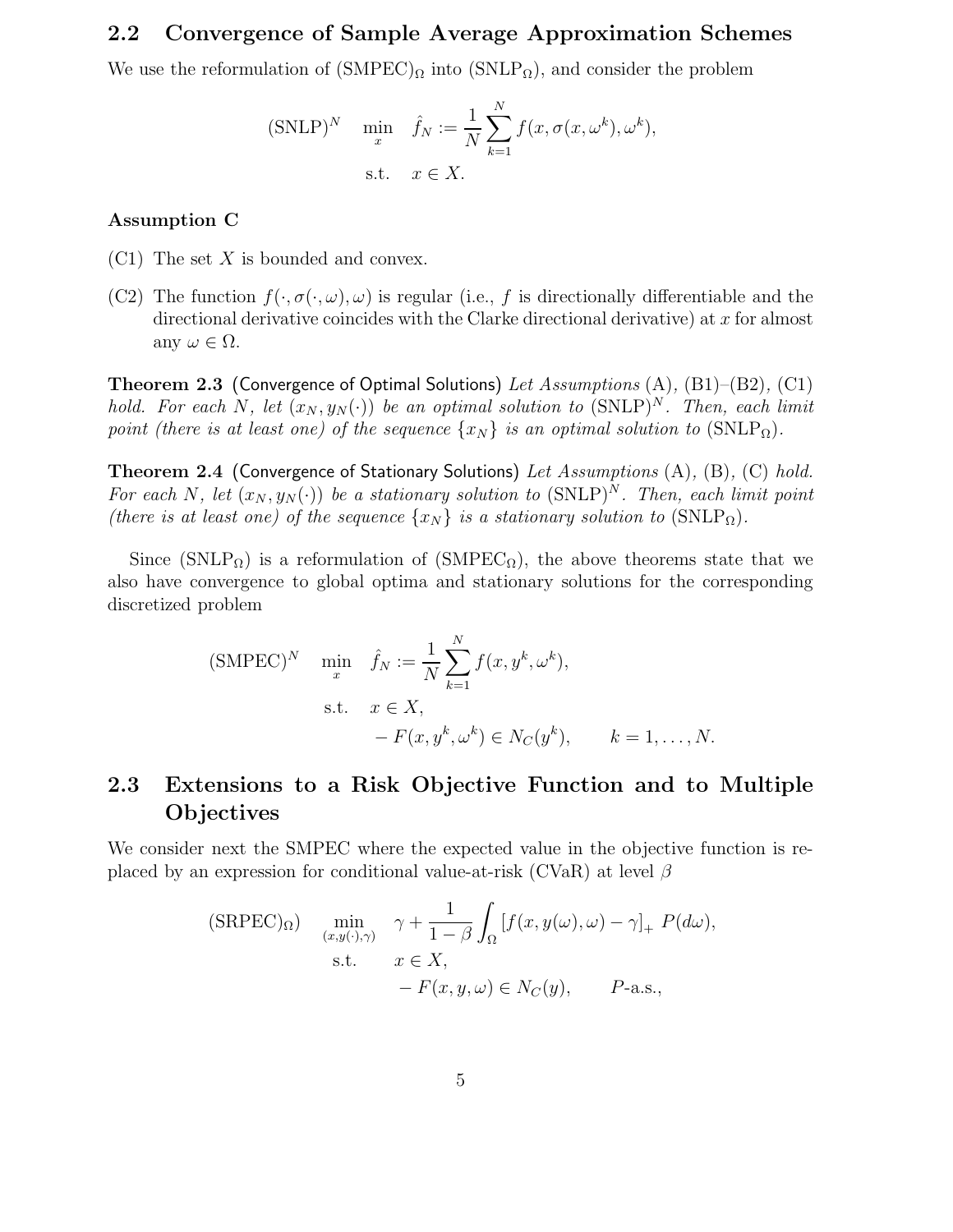and analogously for the problem  $(SRPEC_{\Omega})^k$ . In line with Theorem 2.1, we can establish robustness of global optima; by reformulating SMPEC into one-level problems,

$$
\text{(SRNLP}_{\Omega}) \quad \min_{(x,\gamma)} \quad \gamma + \frac{1}{1-\beta} \int_{\Omega} \left[ f(x,\sigma(x,\omega),\omega) - \gamma \right]_{+} P(d\omega),
$$
\n
$$
\text{s.t.} \quad x \in X,
$$

we can also establish robustness of stationary solutions as in Theorem 2.2, and the convergence of the SAA scheme as in Theorems 2.3 and 2.4; see [7] for details.

We next define the multiple objective version of the SMPEC, the SMOPEC, for  $q$ objectives as that to

(SMOPEC<sub>Ω</sub>) 
$$
\min_{(x,y(\cdot))}
$$
 (E<sub>*ω*</sub>[f<sub>1</sub>(x, y(*ω*), *ω*)],...,E<sub>*ω*</sub>[f<sub>q</sub>(x, y(*ω*), *ω*)]),  
s.t.  $x \in X$ ,  
- F(x, y, *ω*)  $\in$  N<sub>C</sub>(y), P-a.s.,

and correspondingly  $(SMOPEC_{\Omega})^k$  is obtained by replacing P with  $P_k$ .

**Theorem 2.5** (Stability of Weakly Pareto-Optimal Solutions to  $(\text{SMOPEC}_{\Omega})$ ) Let Assumption (A) hold, suppose that the mapping  $F(x, \cdot, \omega)$  is strictly monotone for each  $x \in X$  and  $\omega \in \Omega$ , that (SMOPEC<sub>Ω</sub>) is a convex problem, and that the sequence  $\{P_k\}$  of probability measures weakly converges to P. Also, suppose that, for each k,  $(x^k, y_k(\cdot))$  is a weakly Pareto-optimal solution to  $(SMOPEC_{\Omega})^k$ . Then, each limit point (there is at least one) of the sequence  $\{(x^k, y^k(\cdot))\}$  is a weakly Pareto-optimal solution to  $(SMOPEC_{\Omega})$ .

To establish stability without a convexity assumption, we reformulate  $(SMOPEC_{\Omega})$  and  $(SMOPEC_{\Omega})^k$  as one-level problems by treating y as a function of x and  $\omega, y = \sigma(x, \omega)$ . This is possible if, in addition to the assumptions in Theorem 2.5, Assumptions (B1) and (B2) hold. We denote the reformulations by  $(SMONLP<sub>Ω</sub>)$  and  $(SMONLP<sub>Ω</sub>)<sup>k</sup>$ , respectively, where the first problem has the following appearance:

(SMONLP<sub>Ω</sub>) 
$$
\min_{x} \left( E_{\omega}[f_1(x, \sigma(x,\omega), \omega)], \dots, E_{\omega}[f_q(x, \sigma(x,\omega), \omega)] \right),
$$
  
s.t.  $x \in X$ .

Theorem 2.6 (Stability of Weakly Pareto-Stationary Solutions to  $(SMONLP<sub>Ω</sub>)$ ) Let Assumptions (A), (B), (C2) hold, suppose that the sequence  ${P_k}$  of probability measures weakly converges to P, and that, for each k,  $(x^k, y^k(\cdot))$  is a weakly Pareto-stationary solution to  $(SMONLP<sub>Ω</sub>)<sup>k</sup>$ . Then, each limit point (there is at least one) of the sequence  $\{(x^k, y^k(\cdot))\}$  is a weakly Pareto-stationary solution to  $(SMONLP_{\Omega})$ .

### 3 First Application: Traffic Network Design

We consider a road traffic model. The network is represented by a strongly connected graph  $\mathcal{G} = (\mathcal{V}, \mathcal{E})$ , where V is the set of nodes and  $\mathcal{E}$  is the set of directed links. For each origin–destination (OD) pair  $(p, q) \in \mathcal{C}$  with  $\mathcal{C} \subset \mathcal{V} \times \mathcal{V}$ , there is a transportation demand.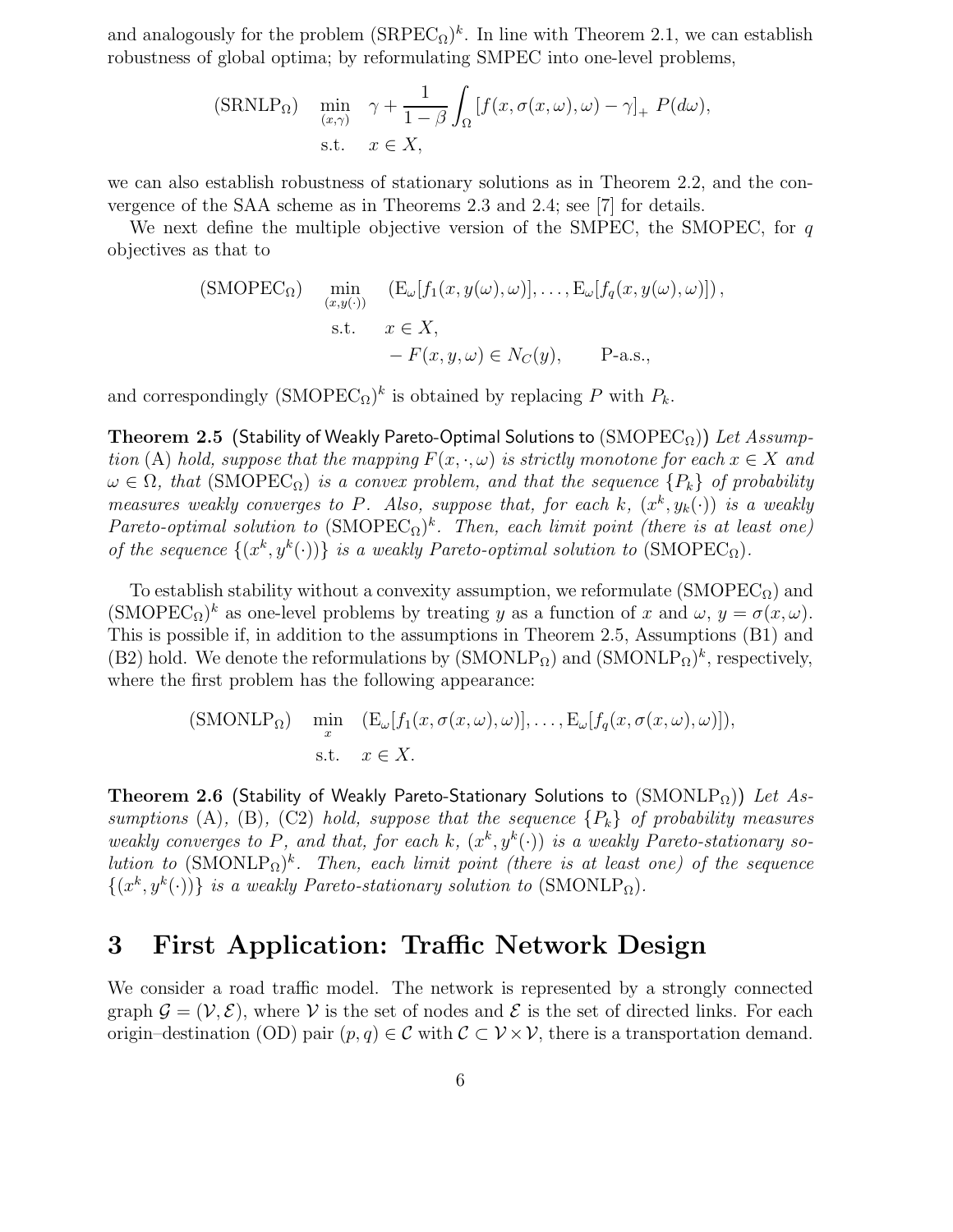Each route  $r \in \mathcal{R}_{pq}$  joining the OD pair  $(p, q)$  has an associated flow  $h_r$  and a travel cost  $c_r$ .

We assume that the design parameter  $x \in \mathbb{R}^n$  influences the travel cost and the demand. The travel cost function has the form  $c(x, \cdot) : \mathbb{R}^{|\mathcal{R}|}_+ \to \mathbb{R}^{|\mathcal{R}|}$ , where  $|\mathcal{R}|$  is the total number of routes. The demand for each OD pair depends on the travel cost and the demand function has the form  $d(x, \cdot) : \mathbb{R}^{|\mathcal{C}|} \to \mathbb{R}^{|\mathcal{C}|}_+$ .

Wardrop's user equilibrium condition [11] states that, for each OD pair, the travel cost for all routes utilized must be equal and minimal. Since the flow is nonnegative, this condition can be formulated as a complementarity condition. Let  $\pi_{pq}$  be the minimum travel cost for the OD pair  $(p, q)$ . The equilibrium condition is that

$$
0 \le h_r \perp c_r(x, h) - \pi_{pq} \ge 0, \qquad r \in \mathcal{R}_{pq}, \qquad (p, q) \in \mathcal{C}, \tag{1}
$$

where  $a \perp b$  denotes the condition  $a^{\mathrm{T}}b = 0$ . Utilizing a route–OD pair incidence matrix  $\Gamma \in \mathbb{R}^{|\mathcal{R}| \times |\mathcal{C}|}$ , we can express demand feasibility as follows:

$$
\Gamma^{\mathrm{T}} h = d(x, \pi). \tag{2}
$$

Combining (1) and (2), we characterize the user equilibrium flows as a mixed complementarity problem (MCP),

$$
0^{|\mathcal{R}|} \le h \perp c(x, h) - \Gamma \pi \ge 0^{|\mathcal{R}|},\tag{3a}
$$

$$
\Gamma^{\mathrm{T}} h = d(x, \pi). \tag{3b}
$$

If we assume that the travel cost is positive, then (3) can instead be formulated as the following nonlinear complementarity problem (NCP) ( [12, 13]):

$$
0^{|\mathcal{R}|} \le h \perp c(x, h) - \Gamma \pi \ge 0^{|\mathcal{R}|},
$$
  

$$
0^{|\mathcal{C}|} \le \pi \perp \Gamma^{\mathrm{T}} h - d(x, \pi) \ge 0^{|\mathcal{C}|}.
$$

We can also provide a link flow representation of the user equilibrium condition. Let  $v \in \mathbb{R}^{|\mathcal{E}|}$  be a vector of link flows and let  $t_l(x, v)$  be the link travel cost for  $l \in \mathcal{E}$ . If we assume that the travel costs are additive and introduce a route–link incidence matrix  $\Lambda \in \{0,1\}^{|\mathcal{E}| \times |\mathcal{R}|}$ , the link travel cost is related to the route travel cost through the relation  $c(x, h) = \Lambda^{T} t(x, v)$ . Also, to have flow conservation, we require that

$$
v = \Lambda h. \tag{4}
$$

The main objective in a network design problem is to influence the travel costs and the demands such that some criterion is optimized. The design problem can be formulated as an MPEC, where the traffic equilibrium is described by the system (3) of mixed complementarity constraints. An example of a network design problem is given by setting link tolls through the design parameter  $x \in \mathbb{R}^n$ , with  $n \leq |\mathcal{E}|$ , such that the total travel cost  $f(x, v) := \sum_{l \in \mathcal{E}} t_l(x, v)v_l$  is minimized, and where, for a given design x, v is given by (3) and (4).

The traffic equilibrium model is a static model. All quantities are assumed to be an average over a time period, and as such they are subjected to uncertainties. The travel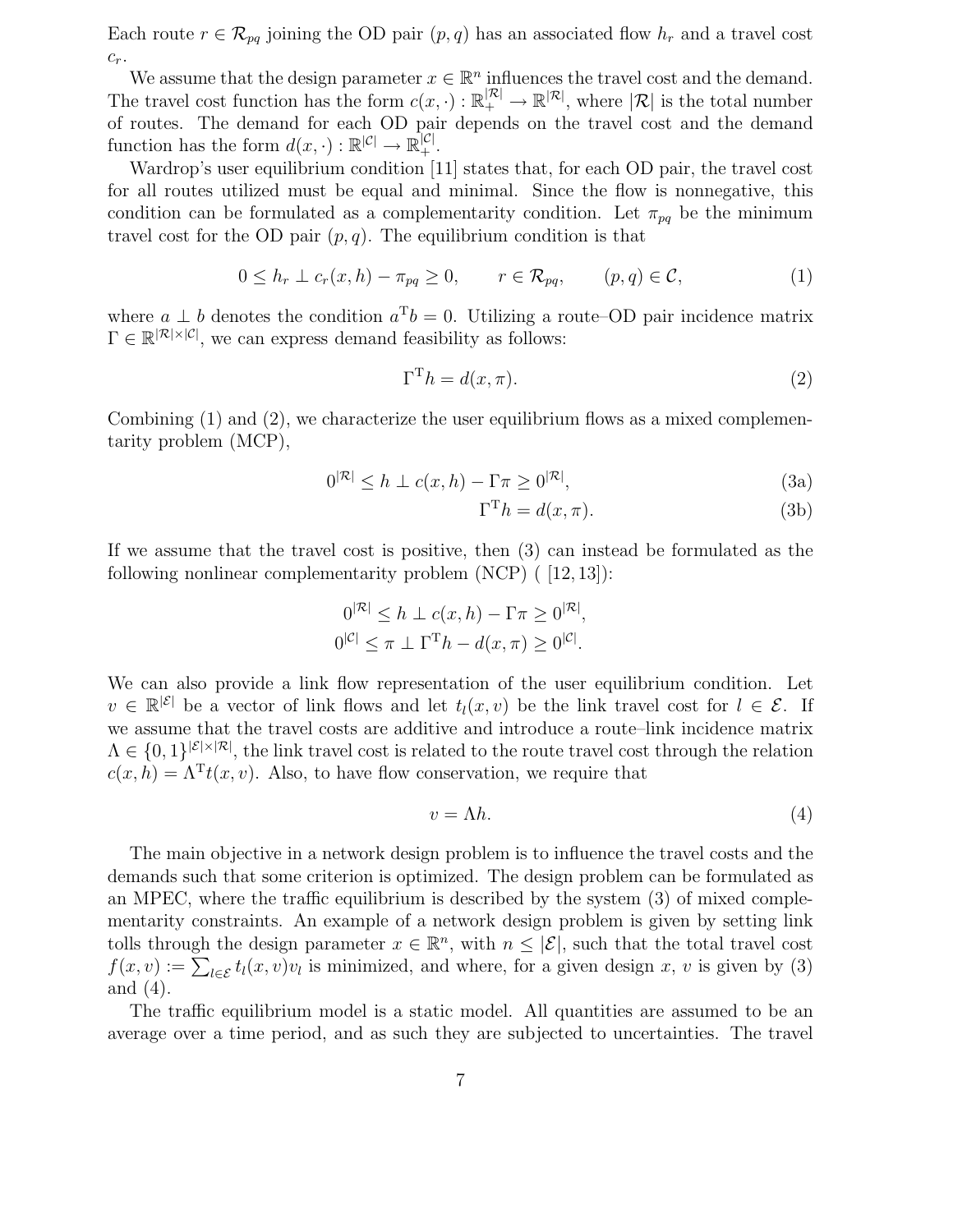costs  $t(x, v, \omega)$  and demands  $d(x, \pi, \omega)$  are to some extent uncertain and can change depending on external factors, such as the weather. Therefore, we can and should formulate the network design problem as an SMPEC, which gives us a design which is the best possible on average. This problem has been studied in Patriksson [6, 8]. Birbil et al. [14] consider a similar model in which, however, the response variables are not stochastic, but are solutions to a stochastic equilibrium problem.

For further references on traffic equilibrium models, see [13, 15, 16].

We present a small numerical example in the application of network design under user equilibrium. The deterministic example is known as Braess' paradox (see e.g. [15, page 75]). It demonstrates that adding an extra link to a network can cause an increase in the total travel cost. In short, this is due to the fact that user equilibrium is a selfish optimum and not a system optimum. Figures  $1(a)$  and  $1(b)$  show the network graph with four and five links, which we will refer to as graph I and graph II, respectively.

We have one OD-pair  $(A, B)$  with a fixed demand of  $d = 6$  units. The original network has two paths, using the links  $(1, 4)$  and  $(3, 2)$ , respectively; network II has three paths, using the links  $(1, 4)$ ,  $(3, 2)$  and  $(3, 5, 4)$ , respectively. The link travel costs are  $t_i = 50 + v_i$ for  $i = 1, 2, t_i = 10v_i$  for  $i = 3, 4$ , and  $t_5 = 10 + v_5$ . Given theses costs, the user equilibrium flows for network I are  $v = (3,3,3,3)^T$ ,  $h = (3,3)^T$ . These flows give the equilibrium travel cost  $\pi = 83$ . For network II, the user equilibrium flows are  $v = (2, 2, 4, 4, 2)^T$ ,  $h = (2, 2, 2)^T$ . These flows give the equilibrium travel cost  $\pi = 92$ . Note that adding a link to network I yields an increase in the equilibrium travel cost.

The idea is to set tolls on network II such that we minimize the total travel cost  $T(x, v) = \sum_{i=1}^{5} t_i v_i$ . For the example above, we consider adding a toll x on the new link, thus altering the travel cost to  $t_5 = 10 + v_5 + x$ , and consider the problem

$$
\min_{(x,v,\pi,h)} T(x,v) + \tau x^2,
$$
  
s.t.  $x \in X$ ,  
 $(v, \pi, h)$  solves (3) and (4),

where  $X = \{x \in \mathbb{R} \mid 0 \le x \le 14\}$  and  $\tau > 0$  is a penalty parameter against setting a too high toll value. For a sufficiently small value of  $\tau$ , the optimal solution is  $x^* = 13$  and the optimal total travel cost is  $T(x^*, v^*) = 498$ . The optimal solution  $x^* = 13$  is the threshold value for which there will be no flow on link 5, which in turn will give a lower total travel cost.

Now, consider the case when the travel costs are stochastic. In particular, let us assume that the travel costs on links 3 and 4 are

$$
t_i = 10v_i + \omega_{i-2}, \quad i = 3, 4,
$$
\n<sup>(5)</sup>

and that each component in  $\omega$  is independent and drawn from a normal distribution with mean 0 and variance 1, i.e.,  $\omega \sim \mathcal{N}(0, \text{diag}(1, 1))$ . We consider the following SMPEC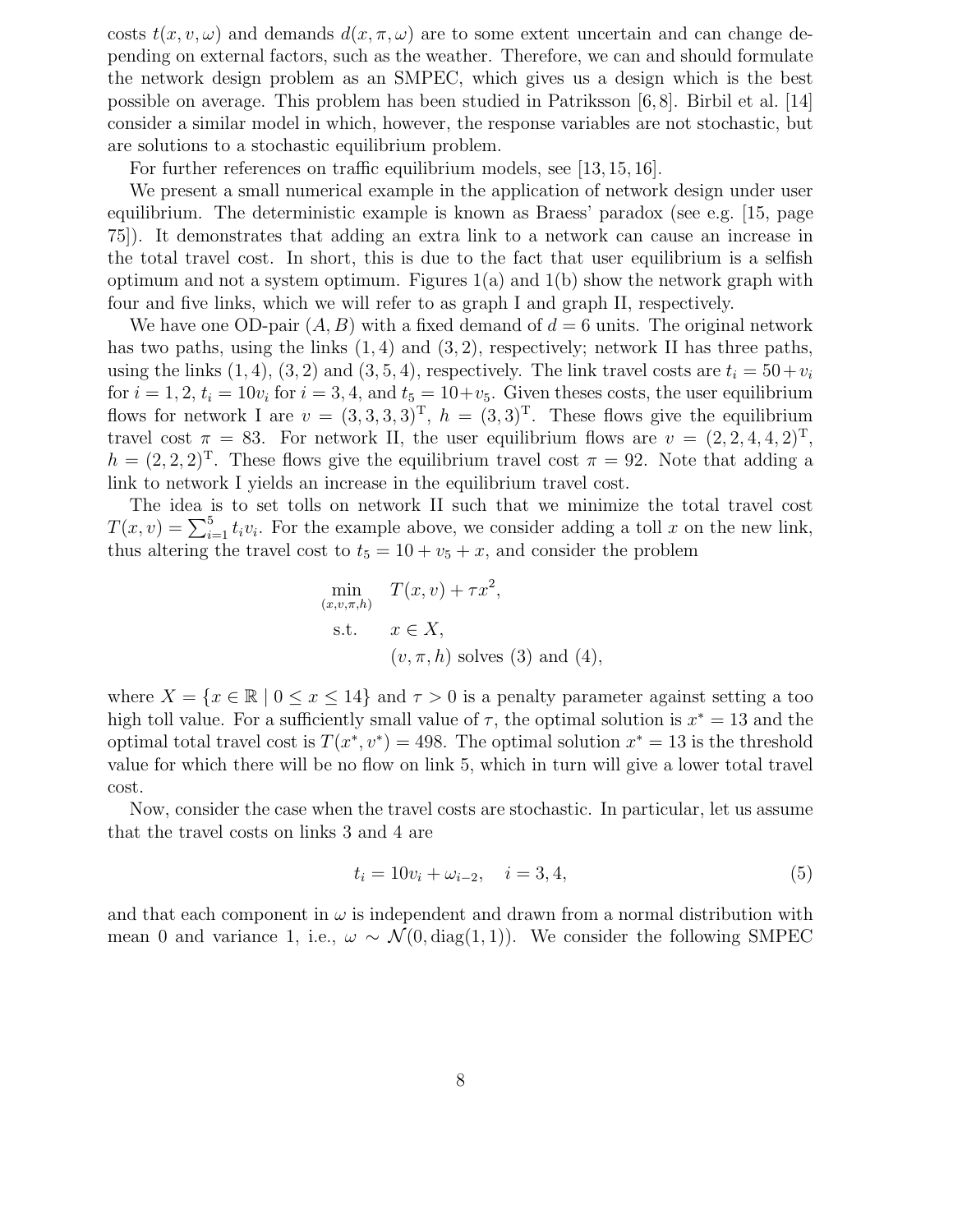model:

$$
\min_{(x,v(\cdot),\pi(\cdot),h(\cdot))} \mathbf{E}_{\omega}[f(x,v(\omega))] := \mathbf{E}_{\omega}[T(x,v(\omega))] + \tau x^2,
$$
\n
$$
\text{s.t.} \quad x \in X,
$$
\n
$$
0 \le h(\omega) \perp \Lambda^{\mathrm{T}} t(x,v(\omega)) - \Gamma \pi(\omega) \ge 0, \qquad P\text{-a.s.,}
$$
\n
$$
\Gamma^{\mathrm{T}} h(\omega) = d,
$$
\n
$$
v(\omega) = \Lambda h(\omega), \qquad P\text{-a.s.,}
$$

where  $\Lambda$  and  $\Gamma$  are the route–link incidence matrix and the route–OD pair incidence matrix, respectively, for network II. The SMPEC is solved using the discretization scheme SAA. Since the travel costs  $t(x, \cdot)$  are strongly monotone, the SMPEC satisfies Assumptions A–C, and this implies that the optimal solution is stable in the sense of Theorems 2.1 and 2.2 (see also [8]) and that SAA converges by Theorems 2.3 and 2.4.

Note that the number of variables and constraints scale linearly with the number of scenarios, since we use a general nonlinear optimization solver. This means that, for 100 scenarios, the problem has 900 variables. So, even though the deterministic problem is of small scale, the stochastic version is of large scale. By switching to an implicit function  $v(x, \omega)$  and using sensitivity analysis ([17]), we may be able to solve larger problems. The traffic model was implemented in MATLAB and solved using the solver SNOPT [18].

For a run with  $N = 400$ , the solver converged to the stationary solution  $x^* = 14$ . In Figure 2, we plot histograms of the objective values for stationary solutions to three models: one with the expected value in the objective  $(x^* = 14.0)$ , one with CVaR at  $\beta = 0.8 \ (x^* = 11.6)$  and one with CVaR at  $\beta = 0.95 \ (x^* = 10.6)$ .

In order to illustrate the influence of the variance of the uncertain parameter on the solution, we show in Figure 3 histograms of the equilibrium path travel cost for stationary solutions corresponding to four values of the variance of the stochastic variable. The results are not surprising: a larger variance implies a larger spread in the response. (We note in passing that Gwinner and Raciti [19] consider the stochastic traffic network equilibrium model, i.e., the lower-level problem in the SMPEC model, and have developed a procedure for the analytical computation of the mean equilibrium flows and their variance for the case when the travel costs are affine in the flow variables.) Having access to histograms for responses, i.e., equilibrium solutions, is a feature of SMPEC which may be valuable for getting specific insights into an application.

Regarding the solution of the discretized model, we have made the natural observation that the solution time increases with the number of scenarios and that it also increases with the variance of the stochastic variable. Obviously, these observations are based on a single test case and should not be considered as general conclusions.

The design and implementation of a pricing scheme must be simple and transparent; it must also address social welfare issues such as the welfare effect of tolls across population groups. In [20–22], several equity measures are presented and evaluated in the context of optimal network design. In the first two papers, these design models are built upon stochastic (in fact, probit) traffic equilibrium models; such equilibrium solutions are still deterministic functions of the data of the traffic network. The results of our accompanying paper [7], as outlined in the previous section, are immediately transferable to such a setting; see also the discussion sections in [6, 8].

Regardless of whether the traffic model is a deterministic or a stochastic equilibrium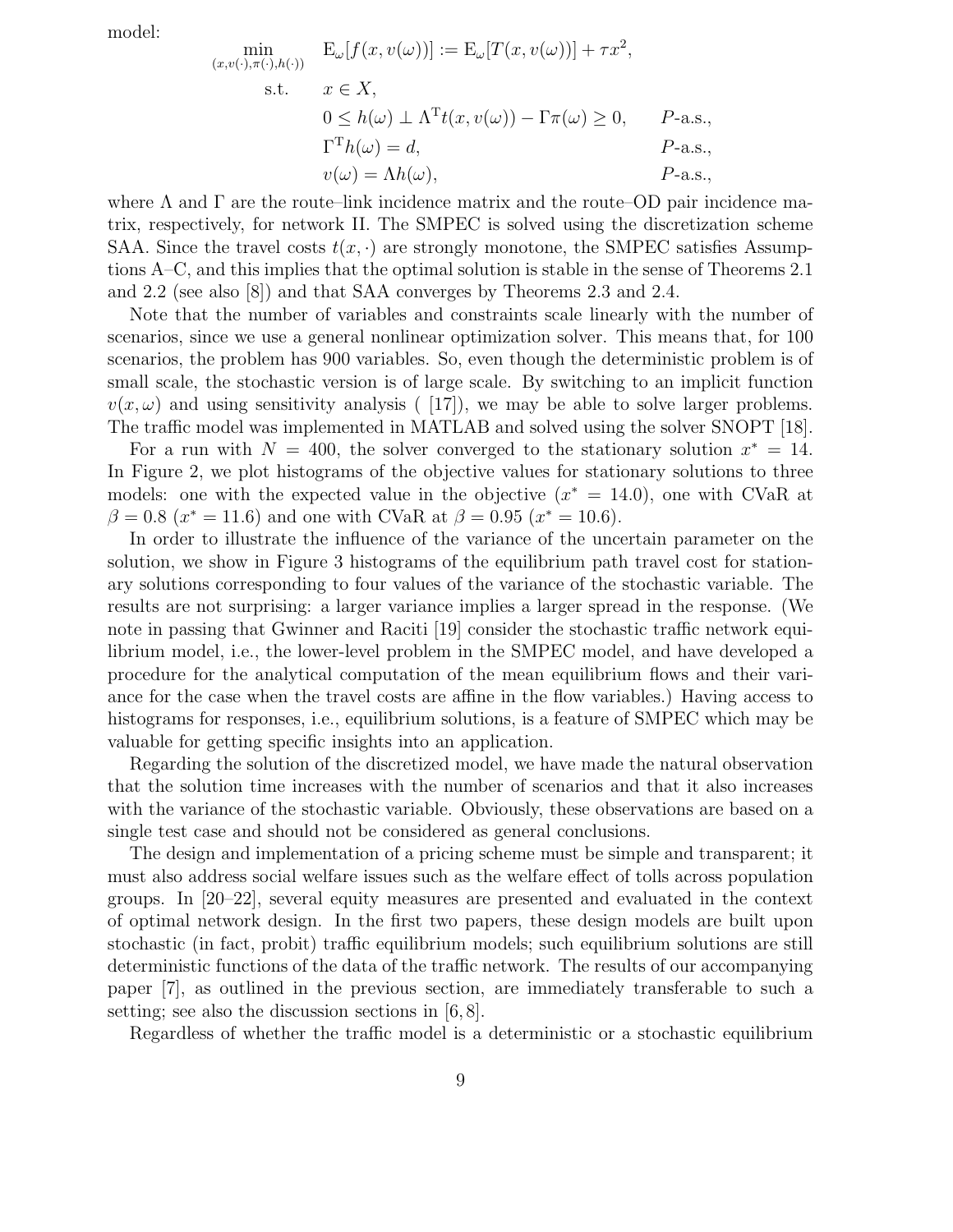one, the theoretical results of our accompanying paper [7] may provide ideas for several interesting developments. First, we may theoretically validate and numerically study SM-PEC versions of network design problems where equity is included as an objective. In the previous papers [20–22] equity measures are treated through upper-level constraints, which however in general result in unstable optimal and stationary solutions. Our proposal is to instead study a bicriterion version of the problem (see the early reference [23] on multiobjective traffic network design), where the original toll efficiency objective is complemented by an equity objective. Moreover, as network user responses in the SMPEC model are stochastic, the equity objective is natural to include as a risk measure.

While link tolling is a decentralized pricing mechanism, signal timings are centralized mechanisms for controlling traffic flows; optimizing signal controls subject to traffic equilibrium constraints is nearly as old a scientific subject as is toll optimization; see e.g. the reviews in [24, 25]. It is frequently recognized that the performance of signal timings is unstable due to fluctuating traffic conditions, such as fluctuating demands (see e.g. [26]). The above example serves to illustrate the potential in utilizing the SMPEC formalism in this field.

## 4 Second Application: Optimization of a Treatment Plan for Radiation Therapy

In radiation therapy, cancerous tumors are subjected to ionizing radiation. The objective is to eradicate the tumor while sparing the surrounding tissue and organs at risk. We will show that MPEC models can be utilized to find optimal radiation plans.

Radiation is delivered by a linear accelerator and, by using what is called multileaf collimators, the radiation beam can be shaped such that different parts in the treatment region receive different doses. This technique of shaping the beam is called intensity modulated radiation therapy (IMRT). Since there are millions of ways of modulating the intensity, the most suitable radiation dose is found by optimization. The ideal dose is still often not attainable, so the objective is to find the best compromise achievable.

The linear accelerator can deliver radiation to the target from several angles by the use of a gantry arm. For some cases, up to nine gantry angles are used to give a good target coverage. The angles are usually considered fixed in the optimization problem.

We will describe two methods for parameterizing the multileaf collimator system. Both methods may act as the lower-level problem in an (S)MPEC setting. The beam crosssection is subdivided into small rectangular cells, known as beamlets, and the decision variables are the intensities through each cell. In the first method, we assume that any bounded, nonnegative, intensity profile is attainable by multileaf collimators as a total over a treatment time. We also assume that the doses scale linearly with the intensities and are additive.

In the other method, the leaf trajectories are parameterized; given a desired intensity, the trajectories are found through an optimization problem.

Objective functions in IMRT are either physically or biologically based. In short, a physically based function is a function of the dose alone. It can, for example, be the quadratic deviation from a dose level sought or the maximum dose in a domain. A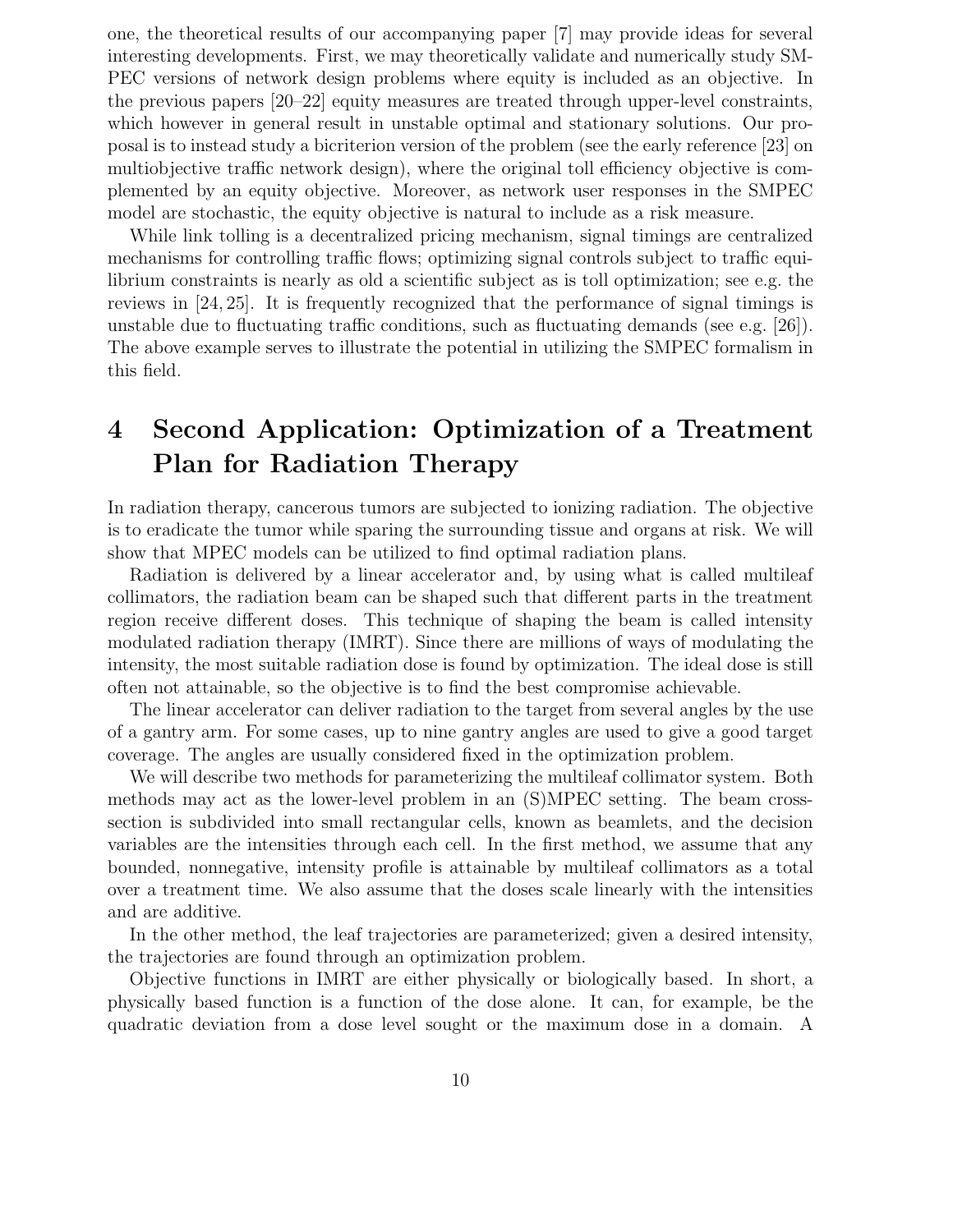biologically based function is associated with a specific organ and measures the biological effect of a dose. The function is constructed using a set of biological parameters which can depend on the organ type, its size, shape etc.

An example of a biologically based function is the normal tissue complication probability (NTCP) (see e.g.  $[27]$ ):

$$
\text{NTCP} = \frac{1}{\sqrt{2\pi}} \int_{-\infty}^{u} \exp^{-t^2/2} dt,
$$

where

$$
u = \frac{\text{GEUD}(d) - D_{50}}{mD_{50}},
$$

and  $D_{50}$  is the homogeneous dose corresponding to 50% risk of complication, m determines the slope of the risk,  $d$  is the dose, and GEUD ( $[28]$ ) is the generalized equivalent uniform dose,

$$
GEUD(d) = \left(\frac{1}{|J|} \sum_{j \in J} d_i^a\right)^{1/a},
$$

where  $J$  is the set of voxels (discretized cells) in the organ. The parameter  $a$  influences the volume effect of the dose: if  $a = 1$ , then the function measures the mean dose; for higher values, the function value approaches the maximum dose. For example, the spinal cord is sensitive to a maximum dose and the volume effect is low. On the other hand, the parotid glands are organs that are sensitive to how much volume receives a certain dose. Suitable values for a are typically fit from clinical data. The GEUD function may be used as an objective function by itself. The function is attractive from several points of view, not the least the fact that it is convex if  $a \geq 1$ , which is the case for organs.

Radiation therapy is delivered in fractions over several weeks; although the patient is fixated, there will be variations in position over the sessions. (This is called setup errors.) Another uncertainty that affects how good a treatment plan is in practice is the patient and organ motion which will vary during a treatment session. Combining the two, we get a position uncertainty. Olafsson and Wright [29] and Chu et al. [30] assume that the doses are stochastic and use probabilistic constraints to control the dose levels in the target and in the organs at risk. Chan et al. [31] use a motion probability mass function and assumes that the probability itself is uncertain. Using linear programming duality, they can formulate the optimization problem as a large linear program. Baum et al. [32] use coverage probabilities for the target and tumor as penalties in the objective functions to derive a robust treatment. Unkelbach and Oelfke [33] discuss, from a mathematical and a physics perspective, the difference between using coverage probabilities and stochastic programming in IMRT optimization.

Biological uncertainty can also be incorporated in an SMPEC model through the objective function. An optimal solution then is the best from a population perspective. Functions based on the biological effect have certain advantages over physically based ones, but they rely on the accuracy of biological parameters which are fit from data in medical studies. For example, the dose–volume effect for the bladder is uncertain (see e.g.  $[34, 35]$ , which has an impact on the parameter a in the GEUD function.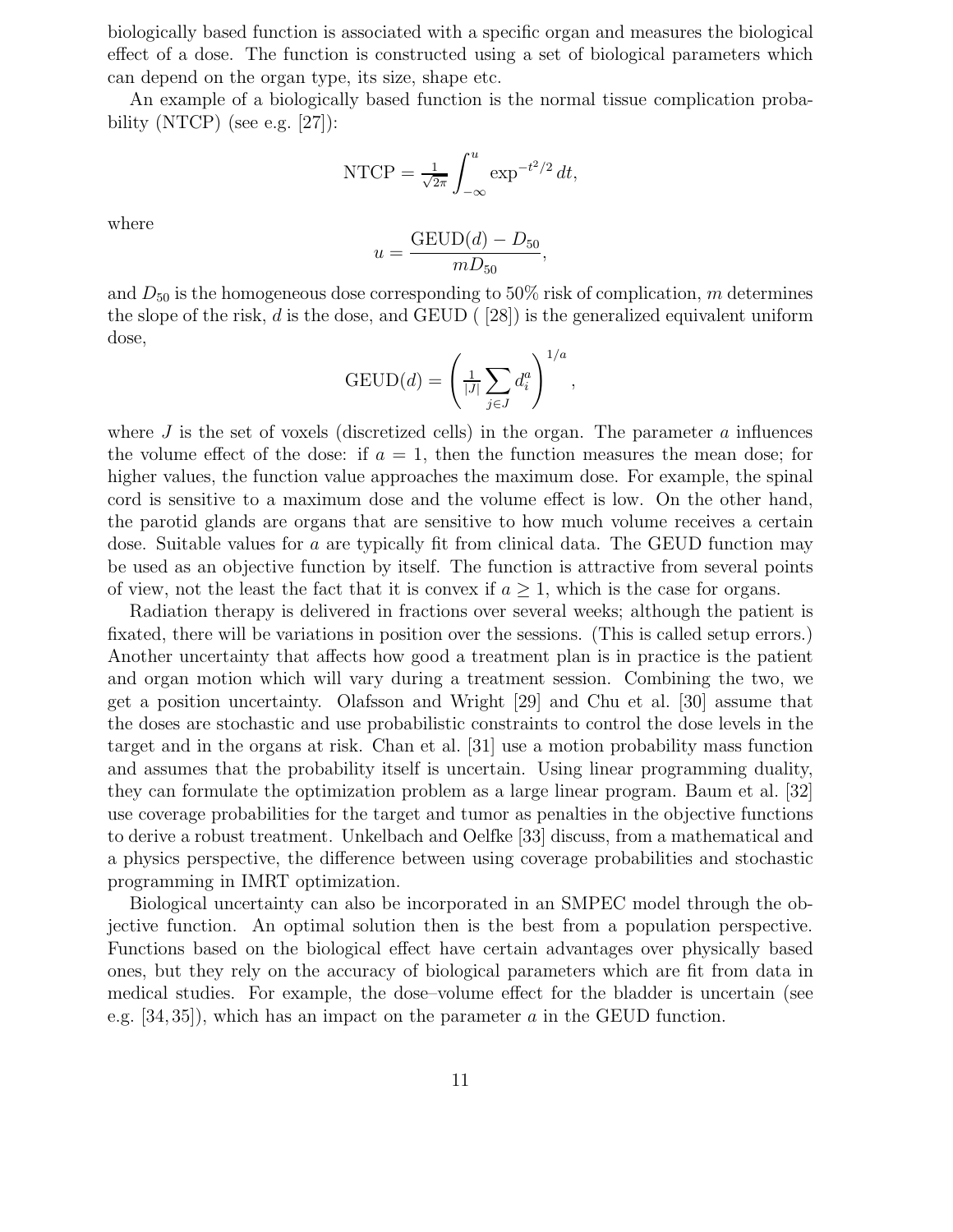In Kåver et al. [36] and Lian and Xing [37], stochastic programming is used for the optimization of a treatment plan when there are uncertainties in the biological parameters. In both papers, the expected value of the objective functions is minimized. K aver et al. use the objective  $P_+$  ( [38]), which is a nonconvex objective function; Lian and Xing use an objective function based on GEUD. Lian and Xing report that the result strongly depends on the underlying probability distribution.

For more general information on IMRT, see e.g. [39–41].

#### 4.1 Linear Lower-Level Problem

Let  $y \in \mathbb{R}^m$  denote the dose in the voxels and let  $x \in X$  denote the intensities (beamlets) in the beam. If the dose scales linearly and is additive, an attainable dose is given by the equation

$$
y = Kx,\tag{6}
$$

where the influence matrix  $K \in \mathbb{R}^{m \times n}$  is computed beforehand. To put this parameterization into the  $(S)$ MPEC framework, let x denote the decision variables and let y denote the response variables. The equation (6) then represents the lower-level problem.

In connection with this setting, we consider a prostate case where the PTV (Planned Target Volume) overlaps two critical structures: the rectum and the bladder (see Figure 4). We have four objectives, which are listed in Table 1. The PTV should receive a uniform dose of  $d^P = 70$  Gy (J/kg). The rectum is considered as an organ with a serial architecture, which means that it is sensitive to the maximum dose. The volume effect parameter for this organ is set to  $a_r = 8.3$  according to Emami et al. [42]. The architecture of the bladder is more uncertain, but it is set to  $a_b = 2$  [42].

In Table 1, the structure 'Unspecified' refers to the normal tissue surrounding the other structures. We enforce a maximum dose limit  $d^N = 50$  Gy on this structure. This is quite common in clinical practice in order to avoid hot spots which can induce secondary cancers.

The upper limits for the GEUD for the rectum  $g_r$  and for the bladder  $g_b$  were computed from the treatment plan which was used in the clinic for this patient.

Since the structures overlap, the four objectives will be in conflict with each other; it is our goal to find a good compromise. This is a multiple objective problem for which Theorem 2.5 and 2.6 represent the stability results obtainable. We use a simple scalarization of the objective functions.

Target coverage is enforced by minimizing a quadratic measure of the deviation. We assume that the location of the tumor is uncertain and consider it to move like a rigid object with a radial offset. We choose to ignore any fractionation effect and consider the treatment to be given at a single session. This means that we assume that the total dose D for the target after N fractions is  $D(\omega) = \sum_{i=1}^{N} d(\omega^{i})$ ; it is assumed to have its center normally distributed with standard deviation 0.6 cm. Furthermore, let  $\mathcal{T}(\omega)$ ,  $\mathcal{B}, \mathcal{R}, \mathcal{N}$ denote the voxels in the PTV, the bladder, the rectum and the normal tissue, respectively. For a vector  $v \in \mathbb{R}^n$  and a set  $I = \{i_1, \ldots, i_k\}$  with  $|I| \leq n$ , we use the notation

$$
v_I = (v_{i_1}, \ldots, v_{i_k})^T
$$
 and  $v_+ = (\max\{0, v_1\}, \ldots, \max\{0, v_n\})^T$ .

Also, we let  $e = (1, ..., 1)^T$ .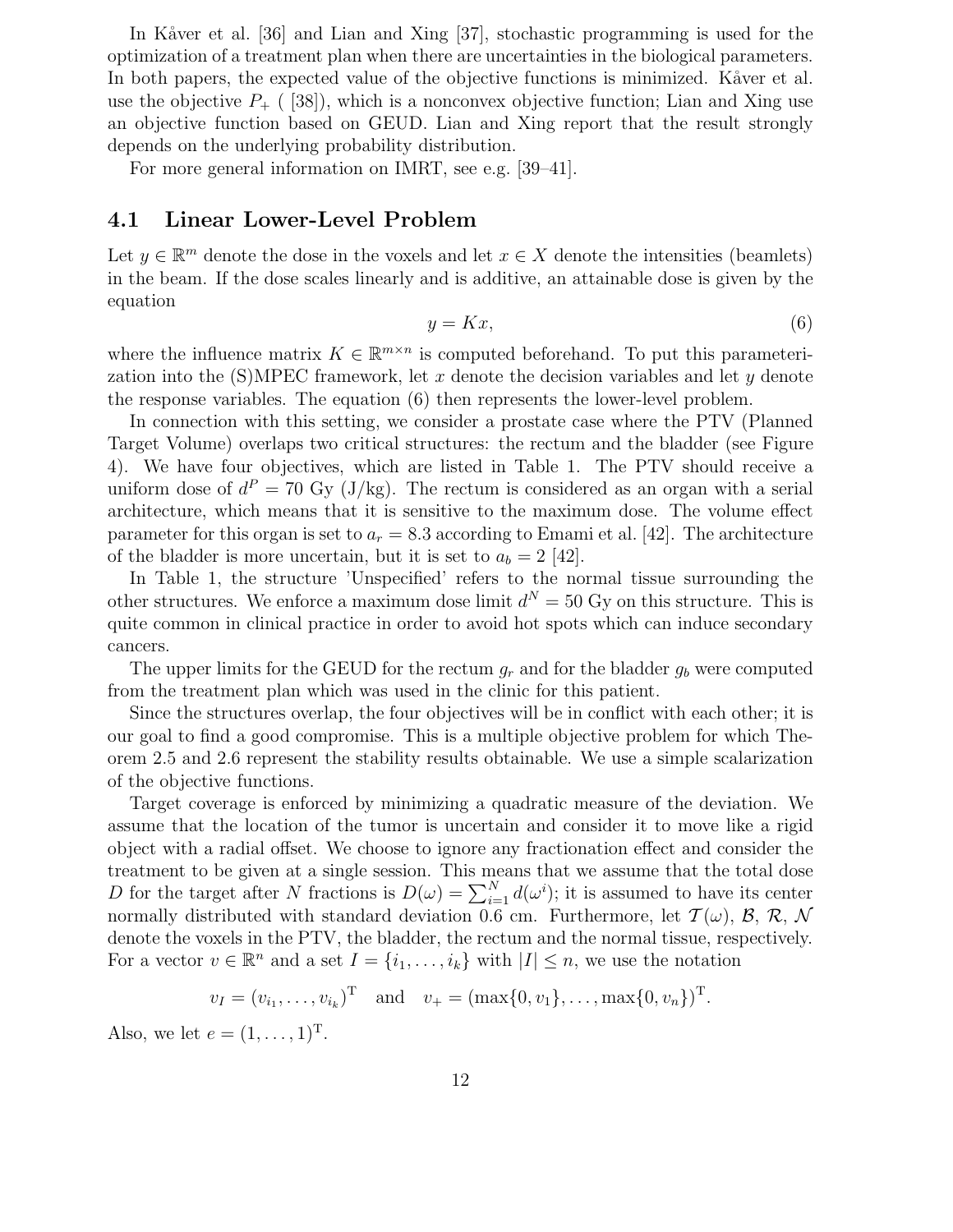Consider the following multiobjective problem, which is of the form  $(SMOPEC_{\Omega})$ :

(SIMRT<sub>Ω</sub>) min 
$$
\lim_{(x,d)} \quad (E_{\omega}[Q_1(d,\omega)], Q_2(d)),
$$
  
s.t. 
$$
x_j \in X_j, \quad j = 1, ..., n,
$$

$$
d = Kx,
$$

where  $X_j = [0, u_j]$  are lower and upper bounds on the intensities and the objective functions are defined as

$$
Q_1(d,\omega) := \frac{1}{2|T(\omega)|} (d_{T(\omega)} - s_0)^{\mathrm{T}} S_0^{-1} (d_{T(\omega)} - s_0),
$$
  

$$
Q_2(d) := \frac{1}{g_r} \left( \frac{1}{|\mathcal{R}|} \sum_{j \in \mathcal{R}} d_j^{a_r} \right)^{1/a_r} + \frac{1}{g_b} \left( \frac{1}{|\mathcal{B}|} \sum_{j \in \mathcal{B}} d_j^{a_b} \right)^{1/a_b}
$$
  

$$
+ \frac{1}{2|\mathcal{N}|} (d_{\mathcal{N}} - r_0)^{\mathrm{T}} T R_0^{-1} (d_{\mathcal{N}} - r_0)_+,
$$

where

$$
s_0 = d^P e
$$
,  $S_0 = \text{diag}(s_0)$ ,  $r_0 = d^N e$ ,  $R_0 = \text{diag}(r_0)$ .

Both  $Q_1$  and  $Q_2$  are convex functions; hence,  $(SIMRT_\Omega)$  is a convex problem. The function  $Q_1$  measures the deviation from the target dose  $d^P$ ;  $Q_2$  is based on the GEUD functions for the rectum and the bladder, respectively, and a one-sided measure of the deviation from the maximum dose in the unspecified tissue.

The uncertainty in  $(SIMRT_{\Omega})$  enters only into the objective functions. The lower-level problem is the trivial linear equation,  $d = Kx$ , and so the assumptions of Theorem 2.5 are fulfilled: weakly Pareto-optimal solutions are stable.

We use beams from 5 equidistant gantry angles to irradiate the tumor. The number of voxels and variables in  $(SIMRT<sub>\Omega</sub>)$  depends on the number of beams, the beamlet size and the geometry and resolution of the patient region. For this case, we have 1, 526, 330 voxels and  $n = 336$  variables. We let  $u_j = 30$  for  $j = 1, \ldots, n$ . The IMRT model was implemented in Fortran 90. The radiation treatment planning tool CERR [43] was used to setup the problem, and LANCELOT B [44] was used as the optimization solver.

We compare three models: a conventional treatment where we use a static target with a 1 cm extra margin  $(\mathcal{T}(\omega))$  in  $(SIMRT_{\Omega})$  is replaced by a static set); a treatment with  $(SIMRT<sub>Ω</sub>)$ ; and a treatment with  $(SIMRT<sub>Ω</sub>)$  but with conditional value-at-risk at level  $\beta = 0.8$  instead of the expected value. We compute only one solution on the Pareto surface by setting the constraint  $Q_1 \leq 0$ ; see Figure 5. Using an extra margin is the most conservative choice as it will "guarantee" that the tumor gets a sufficient dose, although at the expense of extra radiation to the risk organs. The expected value is the least conservative choice, as it constrains the tumor in a mean sense; the CVaR objective is a compromise. The conventional treatment gives a 2.7% risk of rectal bleeding  $(m = 0.15, D_{50} = 80 \text{ Gy } [42])$ , while the expected value results in the risk being reduced to 0.9%. If CVaR at level  $\beta = 0.8$  is used, the risk is 1.1%.

The results show that, if there is a willingness to be less conservative in the choice of target coverage, then there is a benefit in using stochastic models in terms of risk of complications.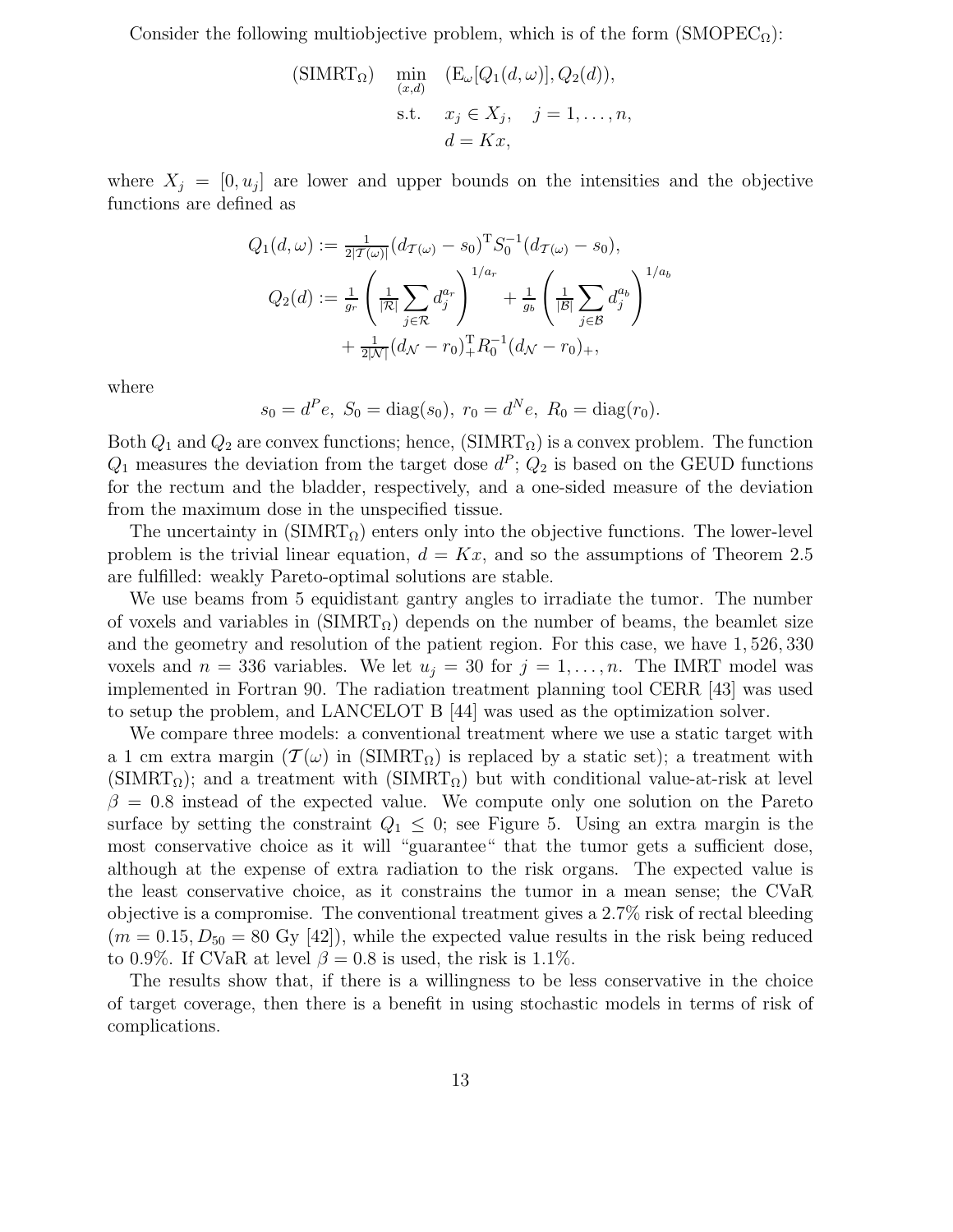#### 4.2 Deliverable Treatment

The multileaf collimators (MLC) that shape the beam are organized as pairs. If we consider the rectangular beam cross-section as a matrix, where each element represents a discretized cell, then each leaf pair can block a "column"; see Figure 6 (note that, in the figure, each leaf blocks one row). Let  $I = \{1, \ldots, m\}$ ,  $J = \{1, \ldots, n\}$ , and let  $x_{ij}, j \in J$ ,  $i \in I$ , be the desired intensity (decision variables) in beamlet  $(i, j)$ . We assume that there are *n* pairs of MLC leaves  $(A_j, B_j)$ ,  $j \in J$ . We assume that the leaves move from row 1 to row m.

Let  $a_{ij}$  and  $b_{ij}$  denote the cumulative beam-on time in monitor units of leaf  $A_j$  and leaf  $B_j$ , respectively, at row *i*. Assuming that each leaf totally blocks the radiation, and that it "jumps" instantaneously from row i to row  $i+1$ , the delivered intensity y satisfies  $y_{ij} = a_{ij} - b_{ij}$ . The objective with leaf motion computation is to determine the beam-on time a and b such that the desired intensity is obtained, in minimum total time (beam-on time).

The leaves are constrained to not exceed a maximum speed, which implies that there is a minimum time difference between the beam-on time for two consecutive rows. If we assume that the distance between all rows are constant, we can set the minimum time difference to  $\Delta t$ .

We assume that each pair of leaves begin at row 1. In reality, leaf  $B$  could be positioned at  $i > 1$  if the intensities permit it. This would reduce the total time.

Since the beam must be on until the slowest leaf pair finishes, the leaves  $A_i$  are also constrained to end at row  $m$  at the same time. This would avoid any extra radiation through the unclosed leaves. The optimization problem to deliver an intensity  $x$ , in minimum time, is formulated as:

(TLP) 
$$
\min_{(t,a,b)} t
$$
,  
\ns.t.  $a_{i+1j} \ge a_{ij} + \Delta t$ ,  $i = 1,..., m - 1$ ,  
\n $b_{i+1j} \ge b_{ij} + \Delta t$ ,  $i = 1,..., m - 1$ ,  
\n $a_{m,j} = t$ ,  $j \in J$ ,  
\n $x_{ij} = a_{ij} - b_{ij}$ ,  $i \in I, j \in J$ ,  
\n $a_{ij} \ge 0$ ,  $i \in I, j \in J$ ,  
\n $b_{ij} \ge 0$ ,  $i \in I, j \in J$ .

This model was formulated by Convery and Rosebloom [45]. Spirou and Chui [46] present an analytic expression for the optimal solution, which is derived from the fact that one of the leaves in each pair must move at the maximum speed. Consider the pair  $j$  and assume that  $a_{ij}$  and  $b_{ij}$  are known.

If 
$$
x_{i+1j} \ge x_{ij}
$$
, then 
$$
\begin{cases} b_{i+1j} = b_{ij} + \Delta t, \\ a_{i+1j} = b_{i+1j} + x_{i+1j}, \end{cases}
$$
 (7a)

If 
$$
x_{i+1j} < x_{ij}
$$
, then 
$$
\begin{cases} a_{i+1j} = a_{ij} + \Delta t, \\ b_{i+1j} = a_{i+1j} - x_{i+1j}. \end{cases}
$$
 (7b)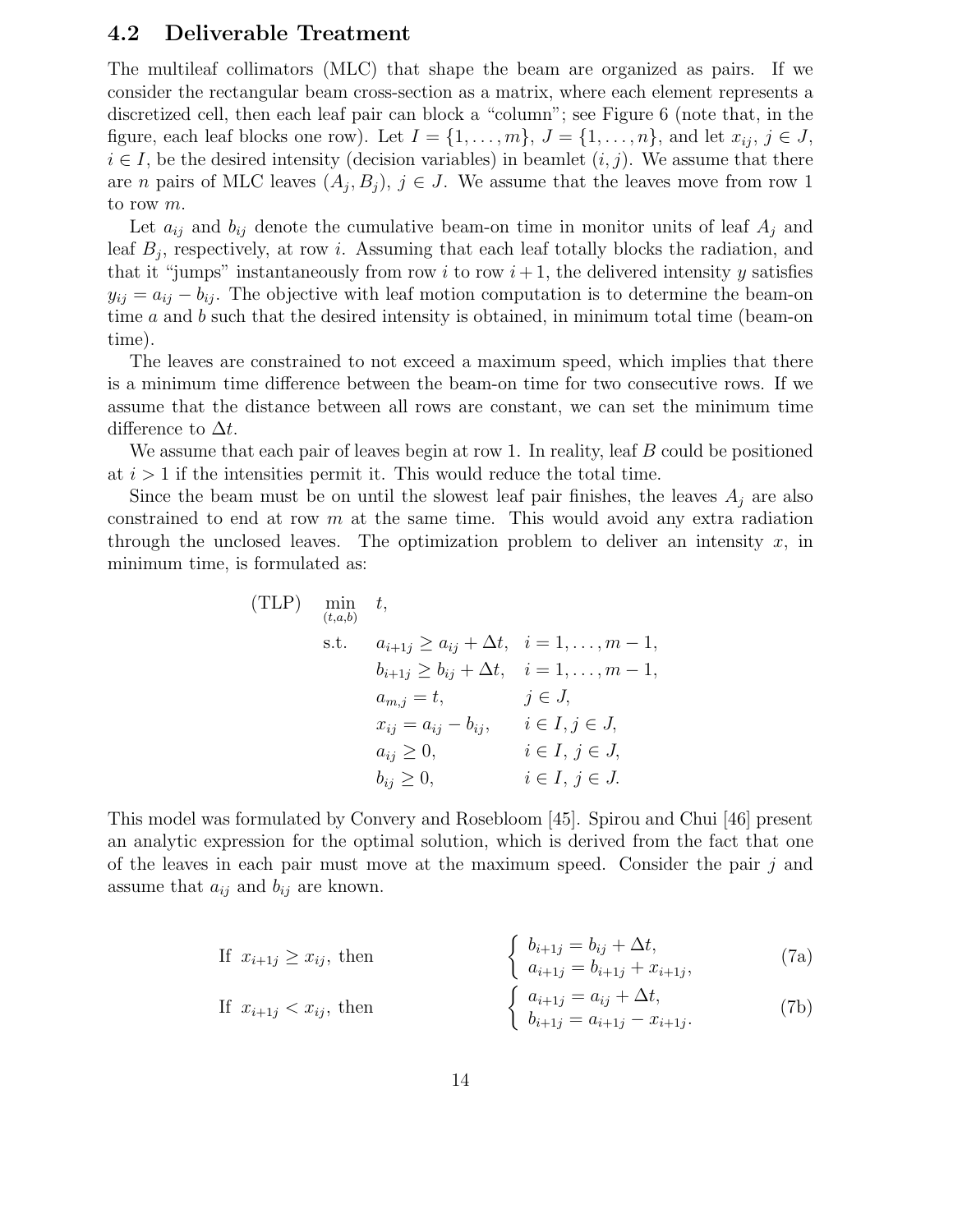In reality, there are phenomena which effect the delivered intensity  $y$ . One such is leaf transmission, which is considered by Spirou and Chui [46]. Let  $\tau$  be the leaf transmission factor and let  $t^*$  be the total beam-on time. Then the intensity delivered is

$$
y_{ij} = \tau[t^* - (a_{ij} - b_{ij})] + a_{ij} - b_{ij},
$$
\n(8)

where  $t^* - (a_{ij} - b_{ij})$  is the total time cell  $(i, j)$  is blocked and there is a transmission. From the analytic expressions (7), the total beam-on time is given by  $( \ \, 46 \, )$ 

$$
t^* = \max_j \left( n\Delta t + x_{mj} + \sum_{i=1}^{m-1} [x_{i+1j} - x_{ij}]_+ \right).
$$

We consider the linear optimization problem (TLP) as the lower-level problem in an (S)MPEC framework. We let x denote the decision variables. If we let the total beamon time t denote the response variable (a and b are eliminated in  $(8)$  by the equation  $x_{ij} = a_{ij} - b_{ij}$ , we see that, since it is Lipschitz continuous, it fulfills the requirements on the lower-level problem for global and stationary stability, cf. Theorem 2.1 and 2.2. On the other hand, if we let  $a$  and  $b$  denote the response variables, we note that they are not Lipschitz continuous with respect to  $x$  as is shown in the analytic expressions. However, in practice, if we consider a nonoptimal heuristic solution in the lower-level problem, we can modify the analytic expressions with a ramp to make the responses  $A$  and  $B$  Lipschitz continuous with respect to  $x$ , and this will give stability.

We now consider the same prostate case as in the previous subsection, with the exception that the dose to the tumor should be  $\pm 3\%$ . We assume that the locations are static, but the leaf trajectories  $A$  and  $B$  are stochastic. This is manifested in that, at each position  $(i, j)$ , there can be a delay in the beam-on time, which corresponds to the fact that the leaves may unexpectedly move more slowly than anticipated. This is to some extent observed in reality  $(47)$ . Consider the following stochastic multiobjective problem:

(SDEL<sub>Ω</sub>) min  
\n
$$
(x,y(\cdot),a(\cdot),b(\cdot),t(\cdot))
$$
\n
$$
(E_{\omega}[G_{1}(d(\omega))], E_{\omega}[G_{2}(d(\omega))]),
$$
\n
$$
x \in X,
$$
\n
$$
y(\omega) = \tau(t - (a - b)) + (1 + c(\omega))(a - b), \qquad P-a.s.,
$$
\n
$$
d(\omega) = Ky(\omega), \qquad P-a.s.,
$$
\n
$$
(a, b, t) \text{ solves (TLP) given } x,
$$

where c determines the speed lag and

$$
G_1(d(\omega)) := \frac{1}{2|T|} (d_T - s_0)^T S_0^{-1} (d_T - s_0),
$$
  
\n
$$
G_2(d(\omega)) := \frac{1}{g_r} \left( \frac{1}{|R|} \sum_{j \in R} d_j^{a_r} \right)^{1/a_r} + \frac{1}{g_b} \left( \frac{1}{|B|} \sum_{j \in B} d_j^{a_b} \right)^{1/a_b}
$$
  
\n
$$
+ \frac{1}{2|N|} (d_N - r_0)^T R_0^{-1} (d_N - r_0).
$$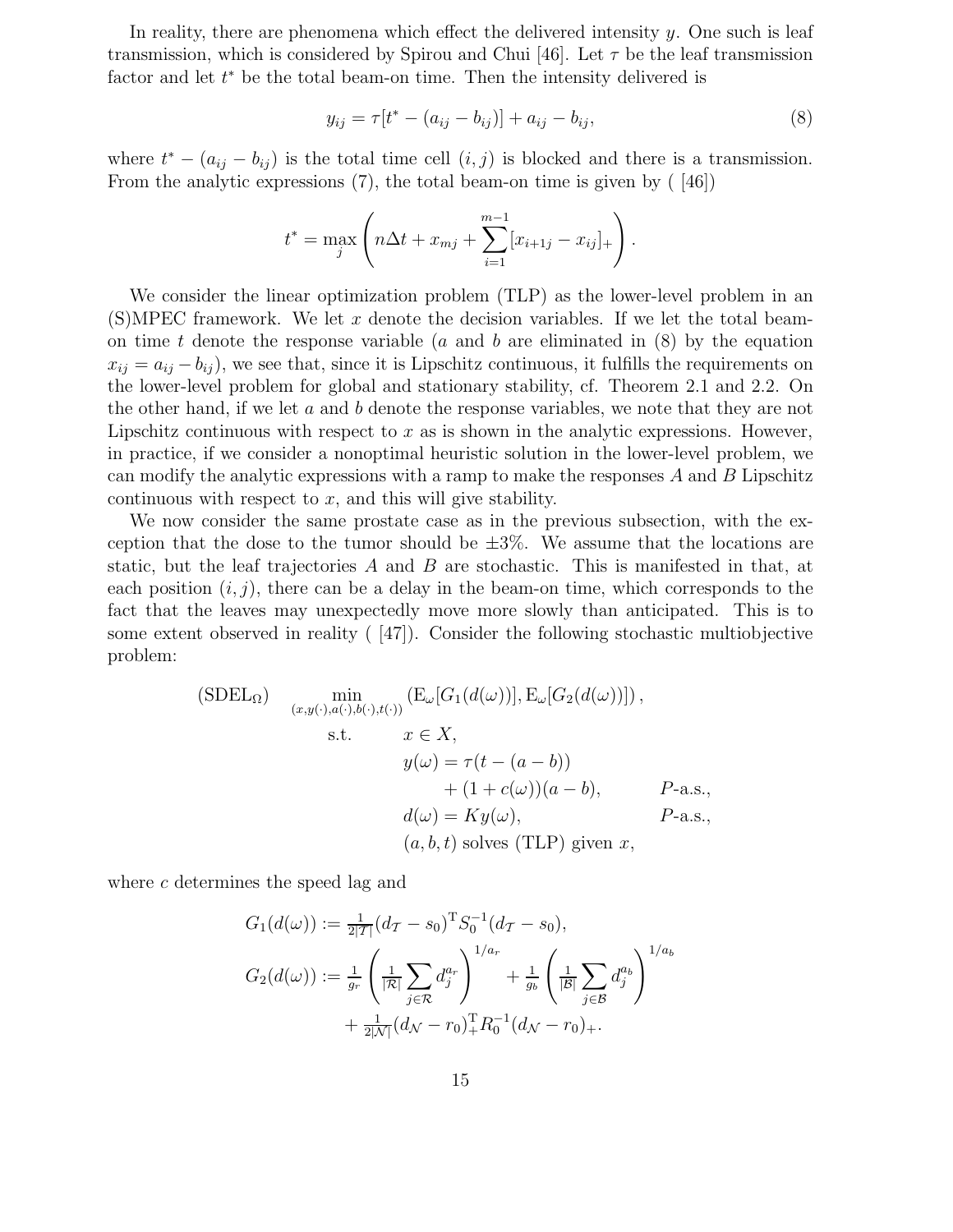The function c is chosen such that, for each beam,  $10\%$  of the positions are affected. Let k ∈ K denote the affected intensities, let  $\omega_k \sim \mathcal{N}(0.1, 0.1) \cap \mathbb{R}_+$  for  $k \in \mathcal{K}$ , let  $c_k = \omega_k$  for  $k \in K$ , and let  $c_k = 0$  for  $k \notin K$ . The multiobjective problem is discretized using SAA with 20 samples and solved using the epsilon-constrained method ([48]). The model was implemented in Fortran 90 and LANCELOT B [44] was used as the optimization solver. The lower-level problem was implemented as an implicit function.

Figure 7 shows the local Pareto front for solutions to  $SDEL<sub>Ω</sub>$ . As a comparison, locally optimal solutions  $x^*$ , corresponding to the deterministic plan  $(c \equiv 0)$ , are evaluated in  $SDEL<sub>Ω</sub>$ . The results show that there is an unexpected leakage of radiation due to slower moving leaves, and this in turn implies that the organs receive an additional dose. The SMPEC model is to some extent able to cope with this situation and delivers on average a better treatment plan compared to a deterministic model.

### 5 Summary, Conclusions and Future Research

This paper contributes with two rather different applications of robust SMPEC models.

First, we consider the case of robust network design under tolled user equilibrium flows. This is a case where the lower-level problem is a variational inequality over a polyhedral set, and where uncertainty may be present in both the demand and travel cost functions. Our numerical example focuses on the latter, and we experiment with both the traditional average and the CVaR objective. Robustness of stationary solutions follows, since we assume the travel cost to be separable and affine with positive coefficients. In practice, link costs normally are modeled as nonlinear. In order to establish the robustness of stationary solutions and the convergence of Monte Carlo schemes, Assumption (B) must be enforced (cf. Theorems 2.2 and 2.4), which implies a strong monotonicity assumption on the travel cost; this may be a limiting factor in some applications. A particularly nice feature of the present application is the availability of information from the responses generated in the Monte Carlo scheme, as revealed in Figures 2 and 3. In applications of toll optimization, where equity is an important issue, the CVaR objective provides a very interesting performance measure, as it allows for the optimization of the worst case situation. It would be interesting to further study applications of robust toll setting problems under uncertainty in this setting, in particular in the multiclass, elastic demand setting.

Second, we consider the optimization of a robust treatment plan in intensity modulated radiation therapy. We consider two lower-level problems, each with its unique type of uncertainty: one with a simple linear system of equations, where the position of the tumor is uncertain, and one with a linear program where some of the machine parameters are uncertain. In the first of these examples, both the expected value and the CVaR objective are used to tackle the position uncertainty. The properties of the simple lowerlevel problem imply that the problem is convex and also that globally optimal solutions are robust. The numerical example shows that the risk of complications can be reduced significantly if the conservative extra margin around the tumor is reduced and tumor coverage is enforced with expected value or CVaR minimization.

The linear program in the lower-level problem represents the problem to find optimal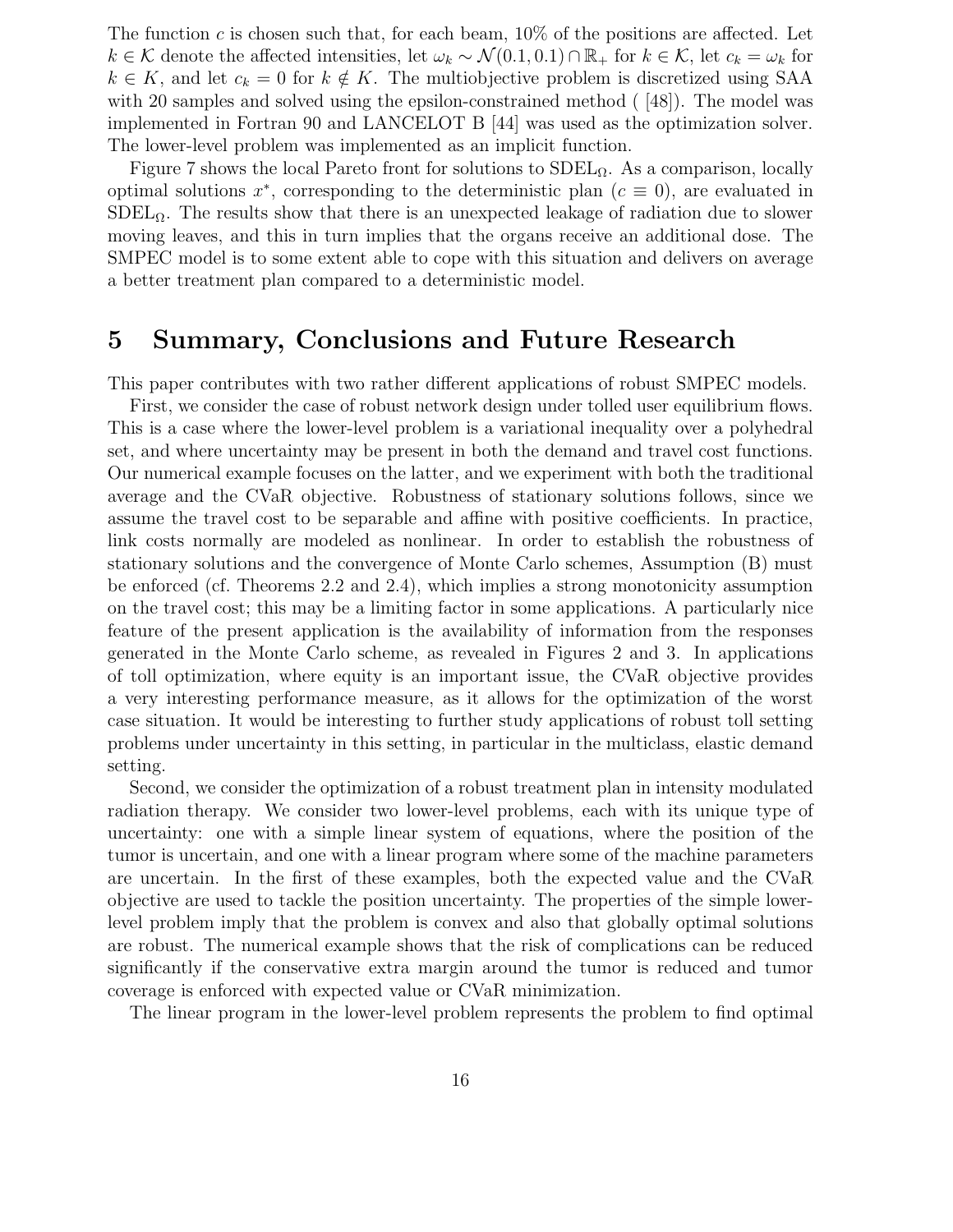leaf trajectories to block the beam such that a given intensity profile is (almost) attained in minimum time. Compared to the other version with a linear lower-level problem, this formulation is approaching what is called a deliverable treatment. This means that the optimal solution can be used with much less postprocessing, which may otherwise worsen the plan. We assume that the speed of the leaves are uncertain, which implies that there will be unexpected leakages of radiation. Due to the presence of a linear lowerlevel problem, the resulting SMPEC violates Assumption (B); to establish robustness, we consider a heuristic solution to the lower-level problem. We consider the optimization of a treatment plan as a multiobjective problem with two goals: tumor coverage and minimum risk of complications. It was found that the uncertainty in general reduces the quality of a plan due to the radiation leakage, but that the SMPEC model yields a better treatment plan on average compared to a deterministic model.

We already utilize biological objective functions in our IMRT application, and they are becoming increasingly important in practice. As a future research task, it would be interesting to consider uncertainty also in the radiobiological parameters. Their inclusion into the SMPEC model should be straightforward.

For the application of the SMPEC model to become more practical, special algorithms need to developed.

Acknowledgements This work was financially partially supported by the Gothenburg Mathematical Modeling Centre (GMMC) at Mathematical Sciences (Chalmers University of Technology and the University of Gothenburg), whose main sponsor is the Swedish Foundation for Strategic Research (SSF). The authors wish to thank Caroline Olsson for valuable help with the biology of radiation therapy and for providing a test case. We finally thank the Associate Editor Franco Giannessi for his very encouraging and constructive remarks on a previous manuscript.

### References

- [1] Patriksson, M., Wynter, L.: Stochastic mathematical programs with equilibrium constraints. Oper. Res. Lett. 25(4), 159–167 (1999)
- [2] Couchman, P., Kouvaritakis, B., Cannon, M., Prashad, F.: Gaming strategy for electric power with random demand. IEEE Trans. Power Syst. 20(3), 1283–1292 (2005)
- [3] Xu, H.: An MPCC approach for stochastic Stackelberg–Nash–Cournot equilibrium. Optimization 54(1), 27–57 (2005)
- [4] Christiansen, S., Patriksson, M., Wynter, L.: Stochastic bilevel programming in structural optimization. Struct. Multidiscip. Optim. 21(5), 361–371 (2001)
- [5] Evgrafov, A., Patriksson, M., Petersson, J.: Stochastic structural topology optimization: existence of solutions and sensitivity analyses. ZAMM Z. Angew. Math. Mech. 83(7), 479–492 (2003)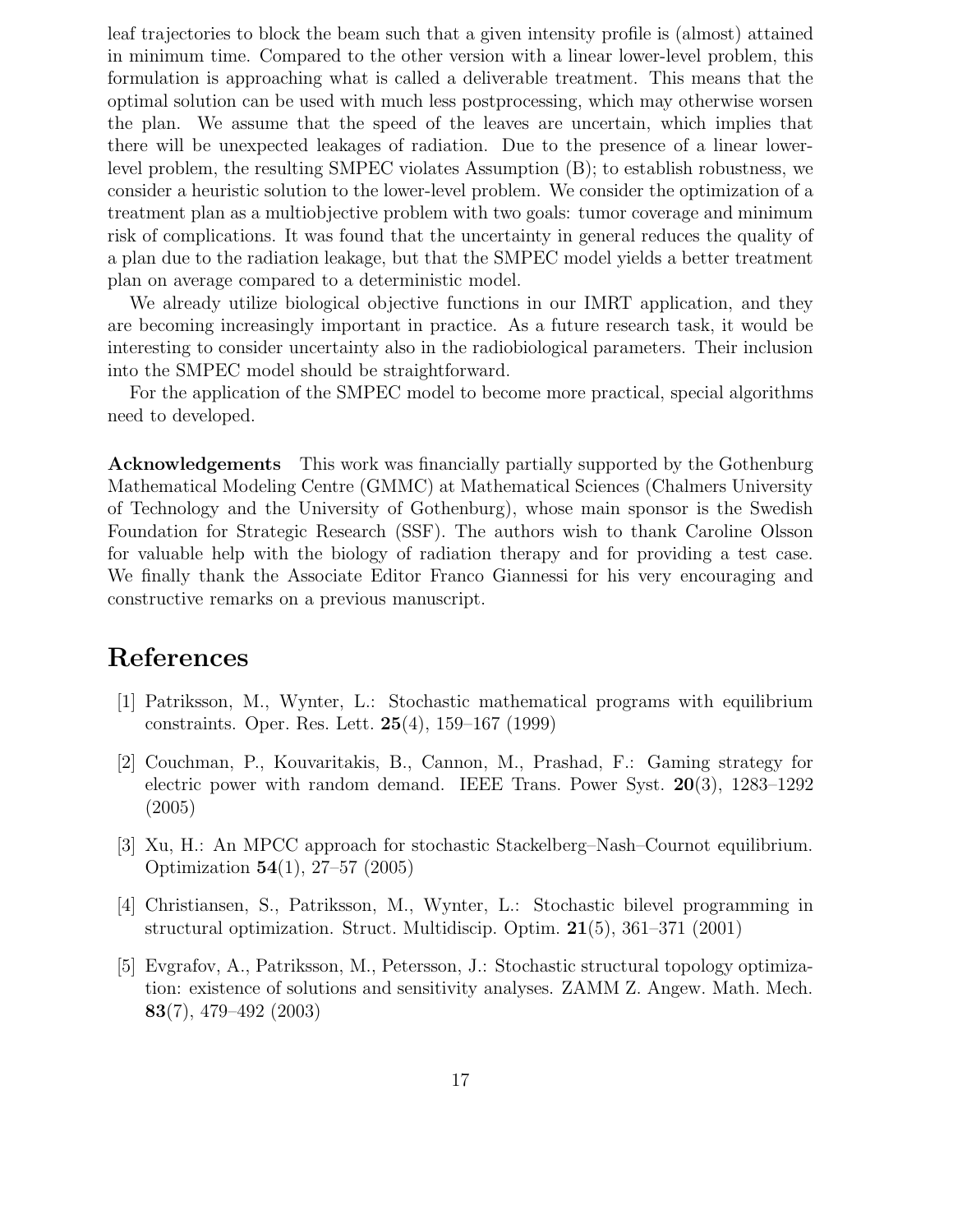- [6] Patriksson, M.: Robust bi-level optimization models in transportation science. Philos. Trans. R. Soc. Lond. Ser. A Math. Phys. Eng. Sci. 366(1872), 1989–2004 (2008)
- [7] Cromvik, C., Patriksson, M.: On the robustness of global optima and stationary solutions to stochastic mathematical programs with equilibrium constraints, part I: Theory. J. Optim. Theory Appl. (2009, to appear)
- [8] Patriksson, M.: On the applicability and solution of bilevel optimization models in transportation science: A study on the existence, stability and computation of optimal solutions to stochastic mathematical programs with equilibrium constraints. Transp. Res. 42B(10), 843–860 (2008)
- [9] Evgrafov, A., Patriksson, M.: On the existence of solutions to stochastic mathematical programs with equilibrium constraints. J. Optim. Theory Appl.  $121(1)$ , 65–76 (2004)
- [10] Robinson, S.M.: Strongly regular generalized equations. Math. Oper. Res. 5(1), 43–62 (1980)
- [11] Wardrop, J.G.: Some theoretical aspects of road traffic research. In: Proceedings of the Institute of Civil Engineers, Part II, pp. 325–378 (1952)
- [12] Aashtiani, H.Z., Magnanti, T.L.: Equilibria on a congested transportation network. SIAM J. Algebraic Discrete Methods 2(3), 213–226 (1981)
- [13] Patriksson, M.: The Traffic Assignment Problem: Models and Methods. VSP, Zeist (1994)
- [14] Birbil, S.I., Gürkan, G., Listes, O.: Solving stochastic mathematical programs with complementarity constraints using simulation. Math. Oper. Res. 31(4), 739–760 (2006)
- [15] Sheffi, Y.: Urban Transportation Networks. Prentice-Hall, Englewood Cliffs, NJ (1985)
- [16] Marcotte, P., Patriksson, M.: Traffic equilibrium. In: C. Barnhart, G. Laporte (eds.) Transportation, Handbooks in Operations Research and Management Science, vol. 14, pp. 623–713. North–Holland, Amsterdam (2007)
- [17] Sensitivity analysis of separable traffic equilibrium equilibria with application to bilevel optimization in network design. Transp. Res.  $41B(1)$ ,  $4-31$  (2007)
- [18] Gill, P.E., Murray, W., Saunders, M.A.: SNOPT: an SQP algorithm for large-scale constrained optimization. SIAM Rev.  $47(1)$ , 99–131 (2005)
- [19] Gwinner, J., Raciti, F.: Random equilibrium problems on networks. Math. Comput. Modelling 43(7–8), 880–891 (2006)
- [20] Sumalee, A.: Optimal toll ring design with spatial equity impact constraint: An evolutionary approach. J. East. Asia Soc. Transp. Stud. 5, 1813–1828 (2003)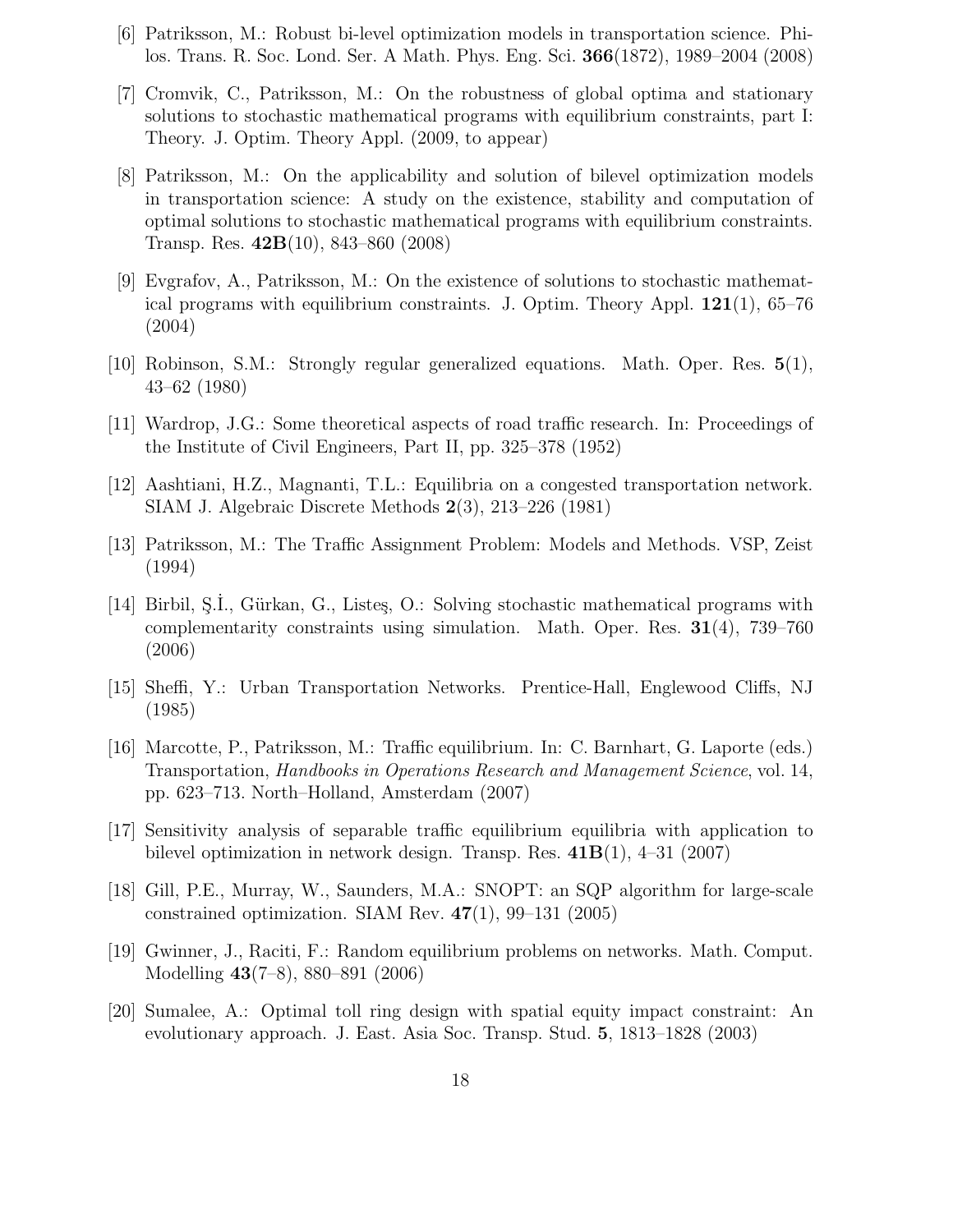- [21] Connors, R., Sumalee, A., Watling, D.: Equitable network design. J. East. Asia Soc. Transp. Stud. 6, 1382–1397 (2005)
- [22] Maruyama, T., Sumalee, A.: Efficiency and equity comparison of cordon- and areabased road pricing schemes using a trip-chain equilibrium model. Transp. Res. 41A(7), 655–671 (2007)
- [23] Friesz, T.L., Anandalingam, G., Mehta, N.J., Nam, K., Shah, S.J., Tobin, R.L.: The multiobjective equilibrium network design problem revisited: A simulated annealing approach. European J. Oper. Res. 65(1), 44–57 (1993)
- [24] Migdalas, A.: Bilevel programming in traffic planning: Models, methods and challenge. J. Global Optim. 7(4), 381–405 (1995)
- [25] Larsson, T., Patriksson, M.: Side constrained traffic equilibrium models—traffic management through link tolls. In: P. Marcotte, S. Nguyen (eds.) Equilibrium and Advanced Transportation Modelling, pp. 125–151. Kluwer Academic Publishers, Boston, MA (1998)
- [26] Yin, Y.: Robust optimal traffic signal timing. Transp. Res.  $42B(10)$ ,  $911-924$  (2008)
- [27] Stavrev, P., Hristov, D., Warkentin, B., Sham, E., Stavreva, N., Fallone, B.G.: Inverse treatment planning by physically constrained minimization of a biological objective function. Med. Phys. 30(11), 2948–2958 (2003)
- [28] Niemierko, A.: Reporting and analyzing dose distributions: A concept of equivalent uniform dose. Med. Phys. 24(1), 103–110 (1997)
- [29] Olafsson, A., Wright, S.J.: Efficient schemes for robust IMRT treatment planning. Phys. Med. Biol. 51(21), 5621–5642 (2006)
- [30] Chu, M., Zinchenko, Y., Henderson, S.G., Sharpe, M.B.: Robust optimization for intensity modulated radiation therapy treatment planning under uncertainty. Phys. Med. Biol. 50(23), 5463–5477 (2005)
- [31] Chan, T.C.Y., Bortfeld, T., Tsitsiklis, J.N.: A robust approach to IMRT optimization. Phys. Med. Biol. 51(10), 2567–2583 (2006)
- [32] Baum, C., Alber, M., Birkner, M., Nüsslin, F.: Robust treatment planning for intensity modulated radiotherapy of prostate cancer based on coverage probabilities. Radiother. Oncol. 78(1), 27–35 (2006)
- [33] Unkelbach, J., Oelfke, U.: Relating two techniques for handling uncertainties in IMRT optimization. Phys. Med. Biol. 51(23), 423–427 (2006)
- [34] Nakamura, R.A., Monti, C.R., Castilho, L.N., Trevisan, F.A., Valim, A.C., Reinato, J.A.: Prognostic factors for late urinary toxicity grade 2–3 after conformal radiation therapy on patients with prostate cancer. Int. Braz. J. Urol. 33(5), 652–659 (2007)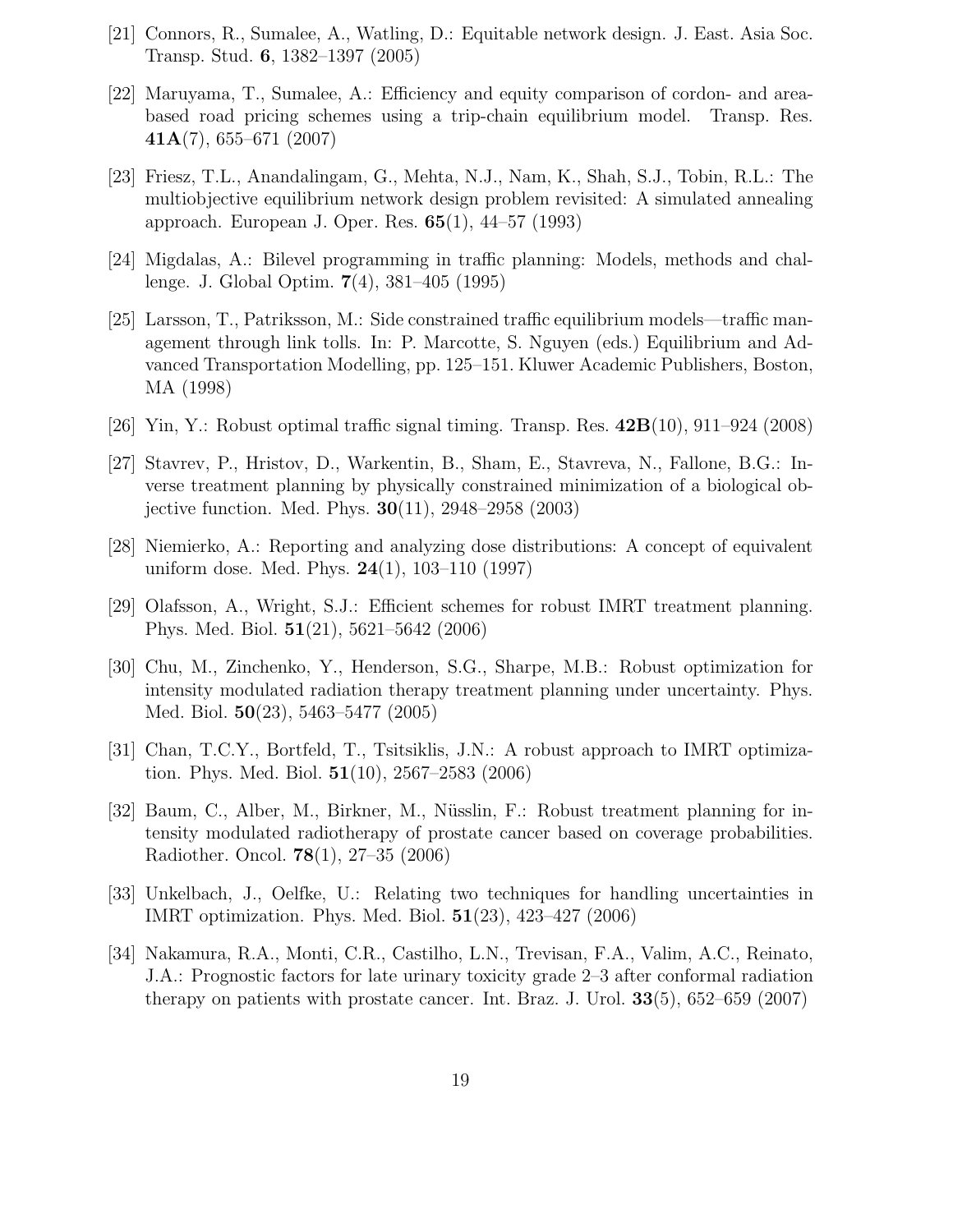- [35] Harsolia, A., Vargas, C., Yan, D., Brabbins, D., Lockman, D., Liang, J., Gustafson, G., Vicini, F., Martinez, A., Kestin, L.L.: Predictors for chronic urinary toxicity after the treatment of prostate cancer with adaptive three-dimensional conformal radiotherapy: dose-volume analysis of a phase II dose-escalation study. Int. J. Radiat. Oncol. Biol. Phys. 69(4), 1100–1109 (2007)
- [36] Kåver, G., Lind, B.K., Löf, J., Liander, A., Brahme, A.: Stochastic optimization of intensity modulated radiotherapy to account for uncertainties in patient sensitivity. Phys. Med. Biol. 44(12), 2955–2969 (1999)
- [37] Lian, J., Xing, L.: Incorporating model parameter uncertainty into inverse treatment planning. Phys. Med. Biol. 31(9), 2711–2720 (2004)
- [38] Brahme, A.: Individualizing cancer treatment: biological optimization models in treatment planning and delivery. Int. J. Radiat. Oncol. Biol. Phys. 49(2), 327–337 (2001)
- [39] Webb, S.: Intensity-Modulated Radiation Therapy. Institute of Physics Publishing, London (2001)
- [40] Löf, J.: Development of a general framework for optimization of radiation therapy. Ph.D. thesis, Stockholm University, Stockholm (2000)
- [41] Carlsson, J.: Utilizing problem structure in optimization of radiation therapy. Ph.D. thesis, Royal Institute of Technology, Stockholm (2008)
- [42] Emami, B., Lyman, J., Brown, A., Coia, L., Goitein, M., Munzenrider, J.E., Solin, L.J., Wesson, M.: Tolerance of normal tissue to therapeutic irradiation. Int. J. Radiat. Oncol. Biol. Phys. 21(1), 109–122 (1991)
- [43] Deasy, J., Blanco, A.I., Clark, V.H.: CERR: A computational environment for radiotherapy research. Med. Phys. 30(5), 979–985 (2003)
- [44] Gould, N.I.M., Orban, D., Toint, P.L.: GALAHAD, a library of thread-safe Fortran 90 packages for large-scale nonlinear optimization. ACM Trans. Math. Software 29(4), 353–372 (2004)
- [45] Convery, D.J., Rosebloom, M.E.: The generation of intensity-modulated fields for conformal radiotherapy by dynamic collimation. Phys. Med. Biol. 37(6), 1359–1374 (1992)
- [46] Spirou, S.V., Chui, C.S.: Generation of arbitrary intensity profiles by dynamic jaws or collimators. Med. Phys.  $21(7)$ , 1031–1041 (1994)
- [47] Chui, C.S., Spirou, S., LoSasso, T.: Testing of dynamic multileaf collimation. Med. Phys. 23(5), 635–641 (1996)
- [48] Ehrgott, M.: Multicriteria Optimization, second edn. Springer-Verlag, Berlin (2005)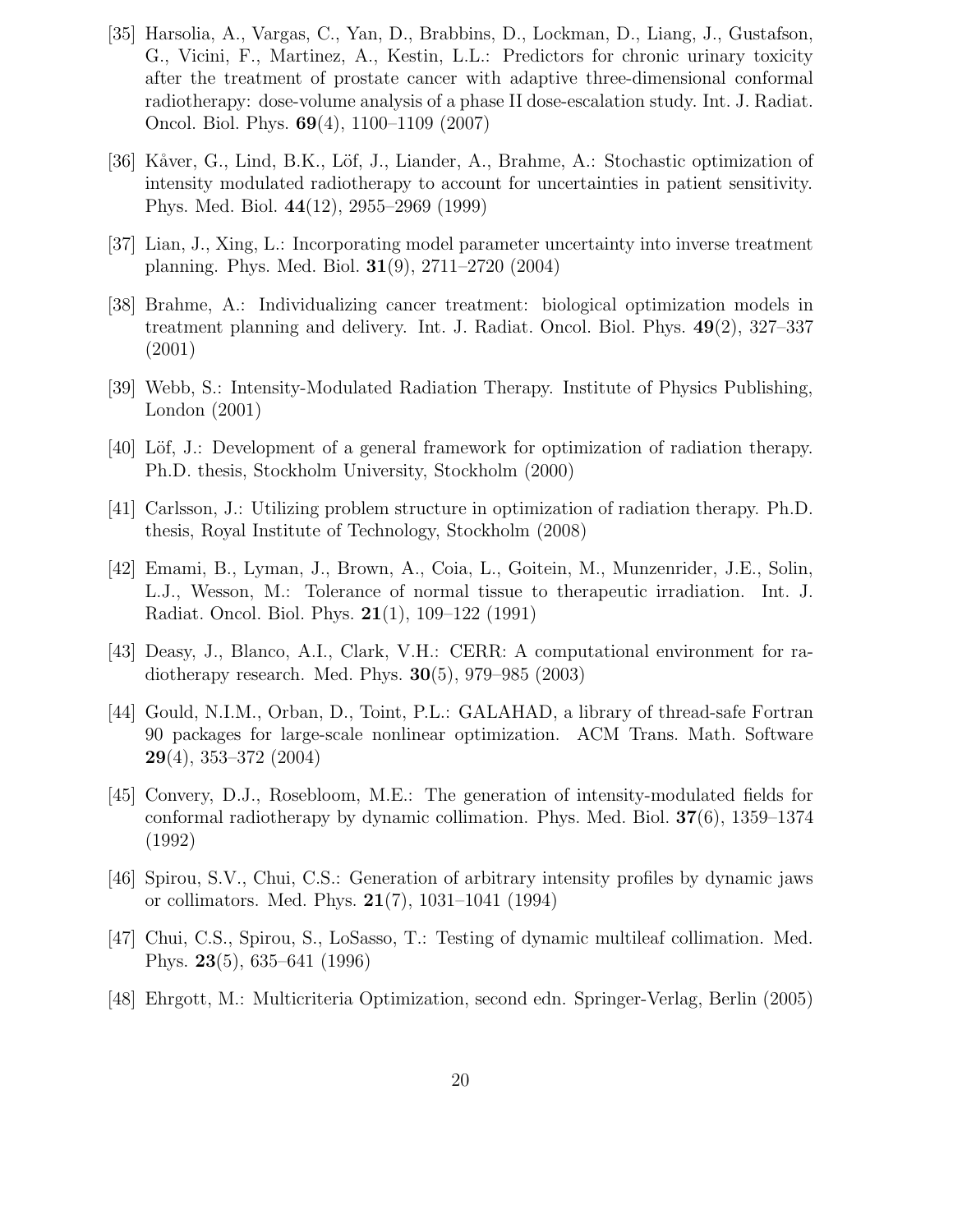## List of Tables

|  | 22 |
|--|----|
|--|----|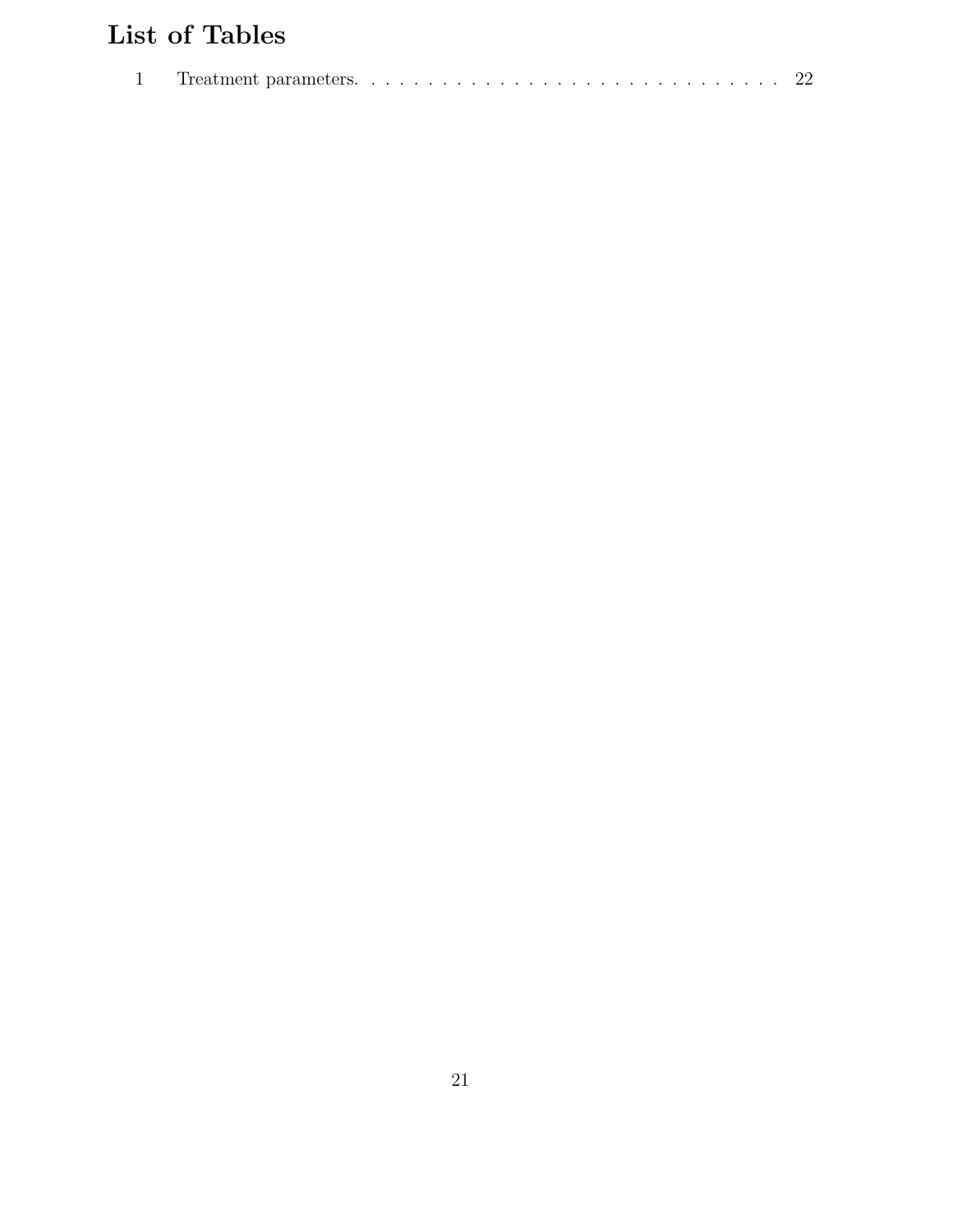| Structure      | Prescription                                |
|----------------|---------------------------------------------|
| <b>PTV</b>     | Uniform dose of $d^P = 70$ Gy ( $\pm 5\%$ ) |
| <b>Bladder</b> | gEUD $(a = 2)$ below 32 Gy                  |
| Rectum         | gEUD $(a = 8.3)$ below 58 Gy                |
| Unspecified    | Maximum dose of $d^N = 50$ Gy               |

Table 1: Treatment parameters.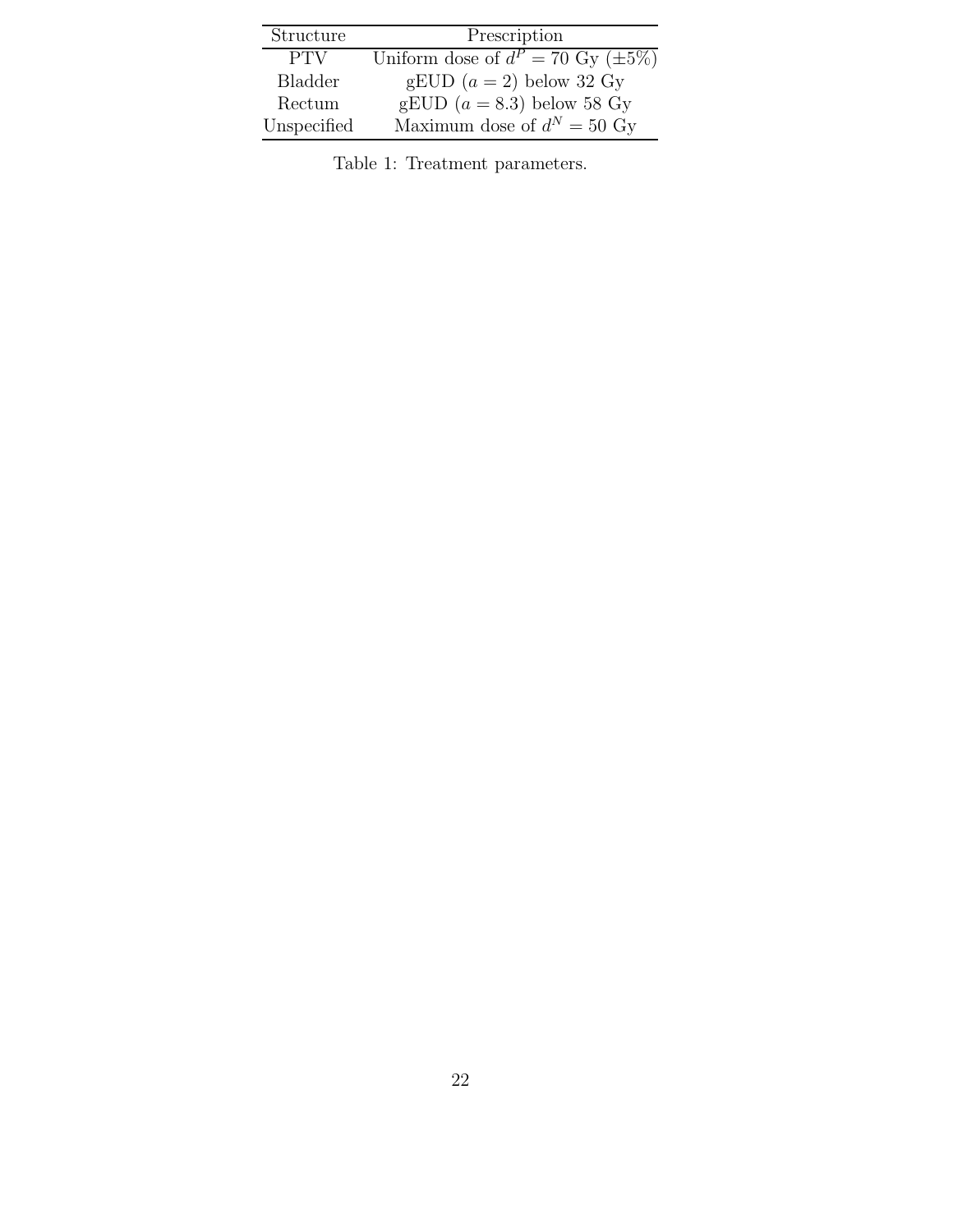# List of Figures

| 1              | Networks I and II. $\ldots$ , $\ldots$ , $\ldots$ , $\ldots$ , $\ldots$ , $\ldots$                                             | 24 |
|----------------|--------------------------------------------------------------------------------------------------------------------------------|----|
| $\overline{2}$ | Histograms ( $N = 400$ ) for the objective values: one with expected value in                                                  |    |
|                | the objective, one with CVaR at $\beta = 0.8$ , and one with CVaR at $\beta = 0.95$ .                                          | 25 |
| 3              | Equilibrium path travel costs for runs with $N = 100$ and with variance                                                        |    |
|                | $\sigma_i^2 = 0.01$ , $\sigma_i^2 = 0.025$ , $\sigma_i^2 = 1$ , and $\sigma_i^2 = 4$ , $j = 1, 2$ , for the link costs in      |    |
|                | $(5)$ . Each subfigure corresponds to one stationary solution.                                                                 | 26 |
| 4              |                                                                                                                                | 27 |
| 5              | Dose-volume histograms for the organs at risk: bladder, rectum, and nor-                                                       |    |
|                | mal tissue. The dashed line corresponds to the conventional treatment                                                          |    |
|                | (both figures), while the solid line corresponds to the expected value ob-                                                     |    |
|                | jective (left figure) and the CVaR objective (right figure). $\dots \dots \dots$                                               | 28 |
| 6              | Snapshot of the motion of the multileaf collimators (left figure) for the                                                      |    |
|                | fluence (intensity) profile shown in the right figure for a cross-section of the                                               |    |
|                | beam.<br><u>. A series and a series and a series and a series and a series and a series and a series and a series and a se</u> | 29 |
| 7              | The figure shows three fronts: one is a local Pareto front for solutions $x^*$                                                 |    |
|                | to the stochastic model $SDEL_{\Omega}$ (Stoch.); one is a local Pareto front for                                              |    |
|                | solutions $x_d^*$ to the corresponding deterministic model, i.e., with $c \equiv 0$                                            |    |
|                | (Det.); and one is the deterministic solutions $x_d^*$ evaluated in SDEL <sub>Q</sub> (Det.                                    |    |
|                |                                                                                                                                | 30 |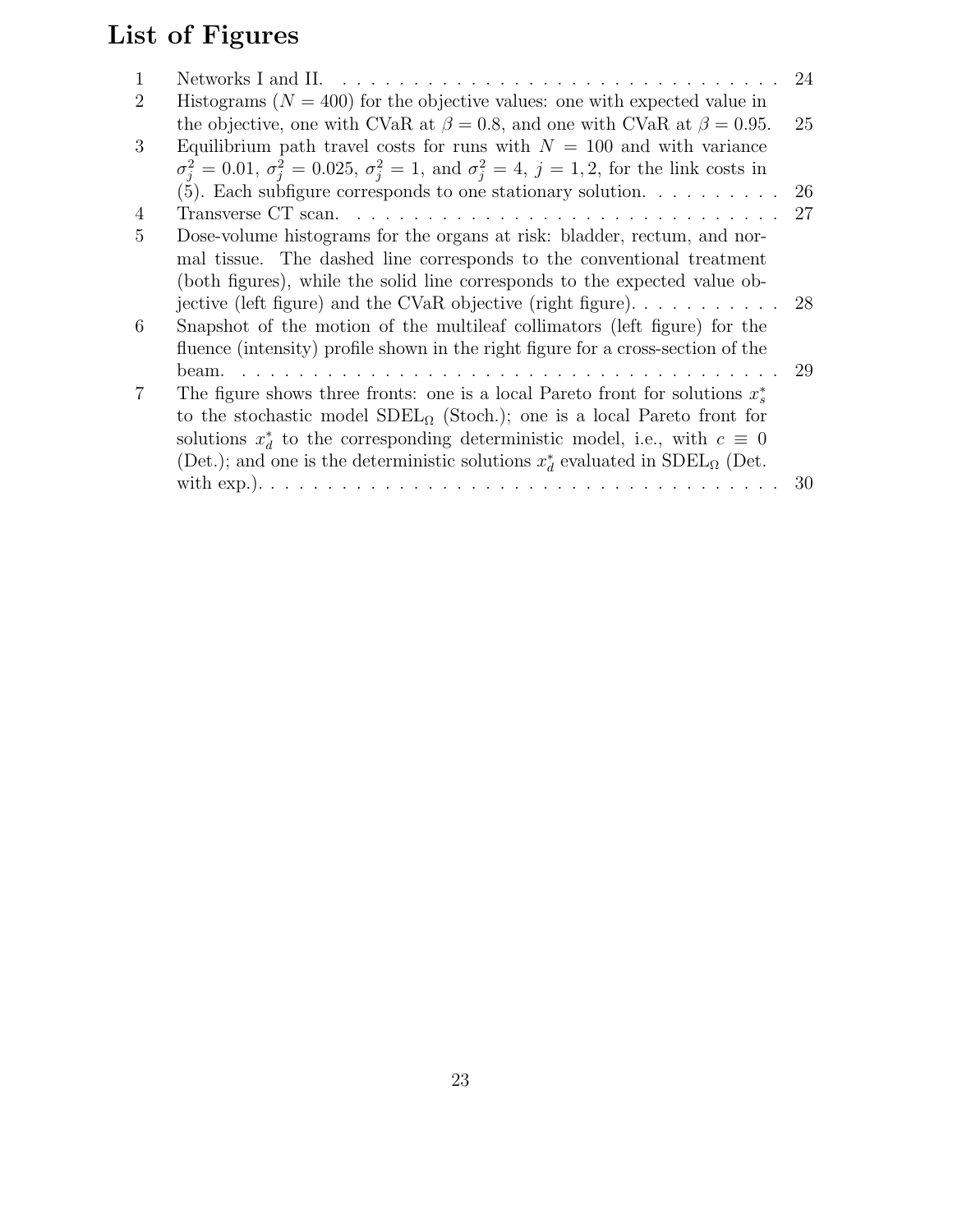

Figure 1: Networks I and II.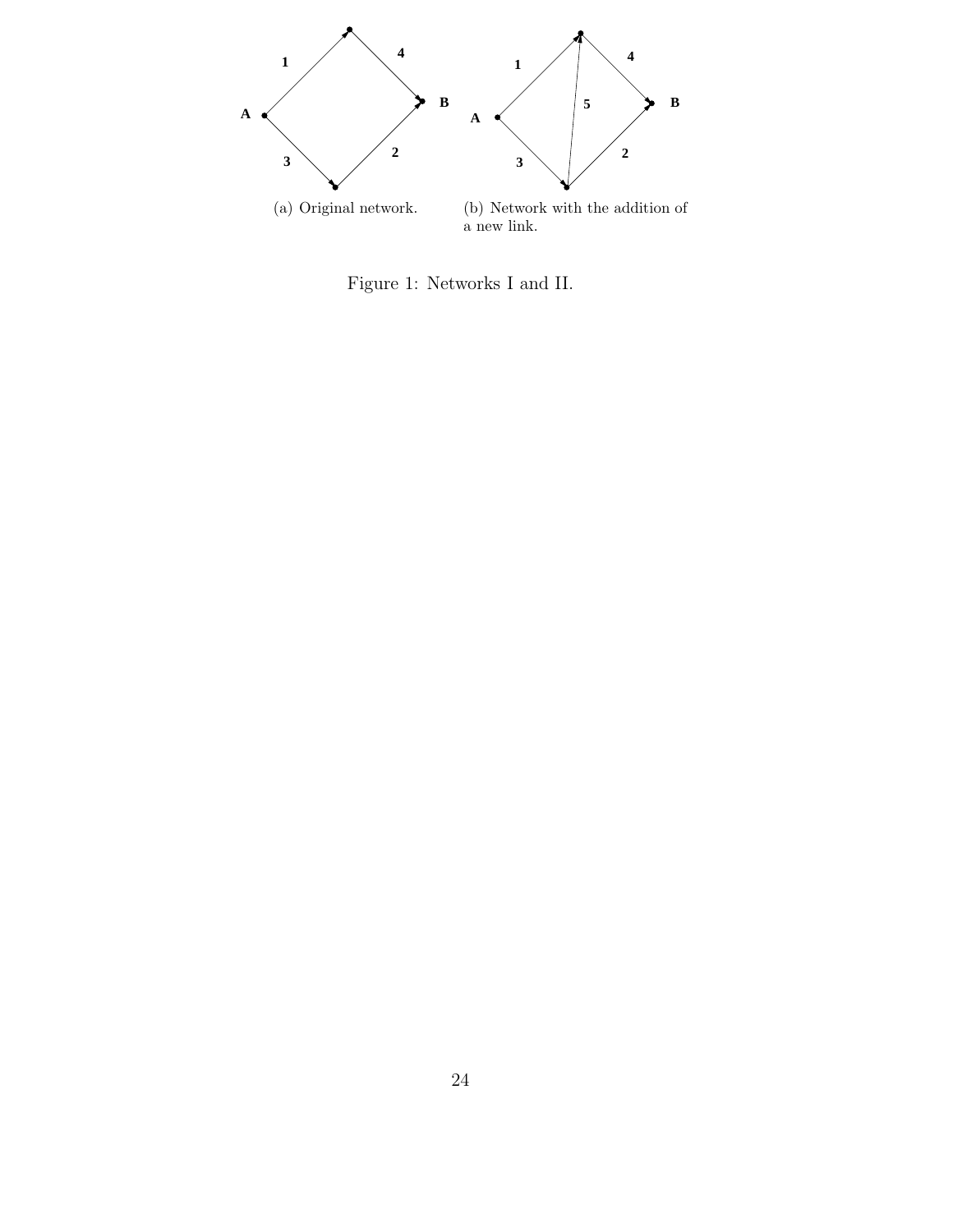

Figure 2: Histograms ( $N = 400$ ) for the objective values: one with expected value in the objective, one with CVaR at  $\beta = 0.8$ , and one with CVaR at  $\beta = 0.95$ .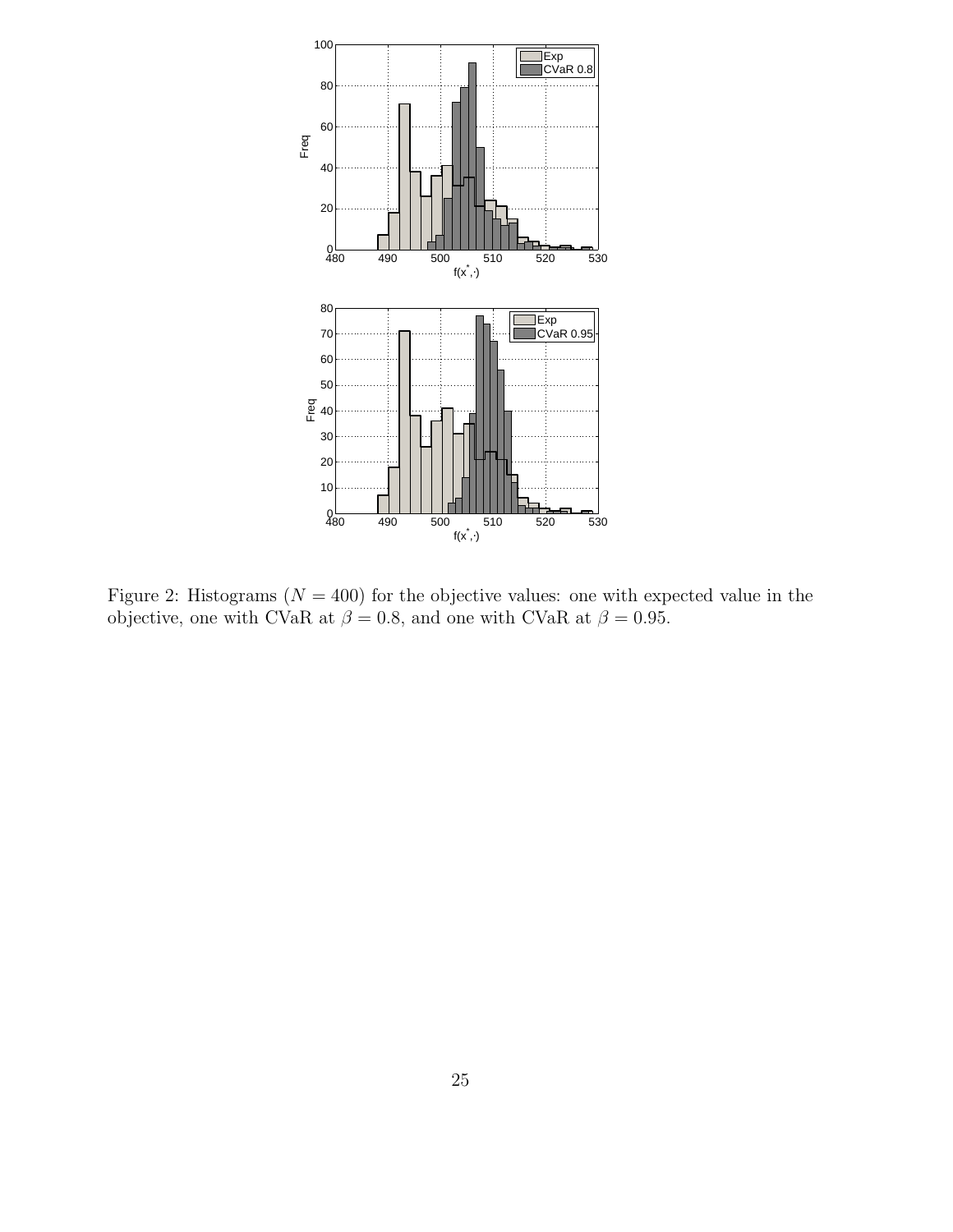

Figure 3: Equilibrium path travel costs for runs with  $N = 100$  and with variance  $\sigma_j^2 =$ 0.01,  $\sigma_j^2 = 0.025$ ,  $\sigma_j^2 = 1$ , and  $\sigma_j^2 = 4$ ,  $j = 1, 2$ , for the link costs in (5). Each subfigure corresponds to one stationary solution.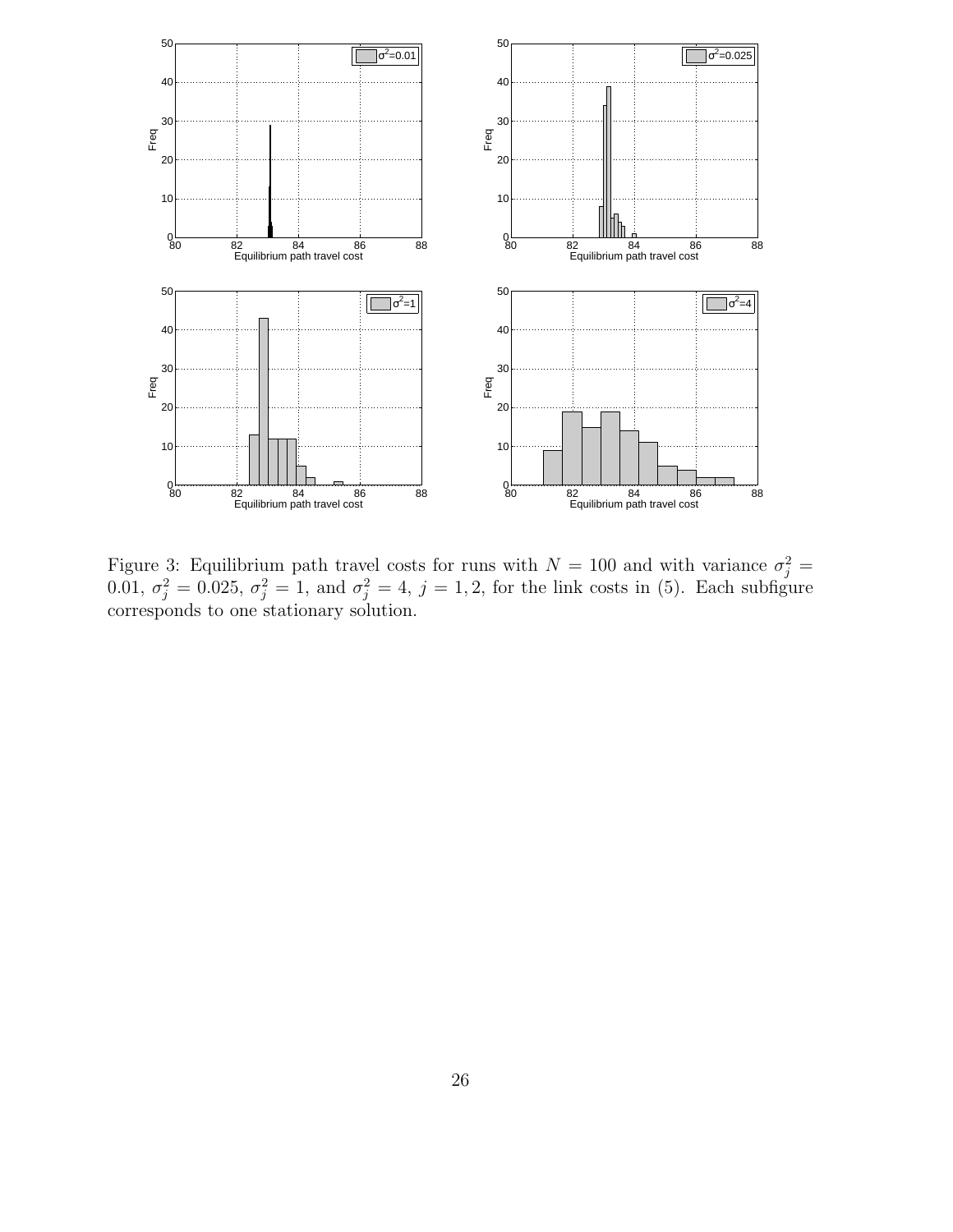

Figure 4: Transverse CT scan.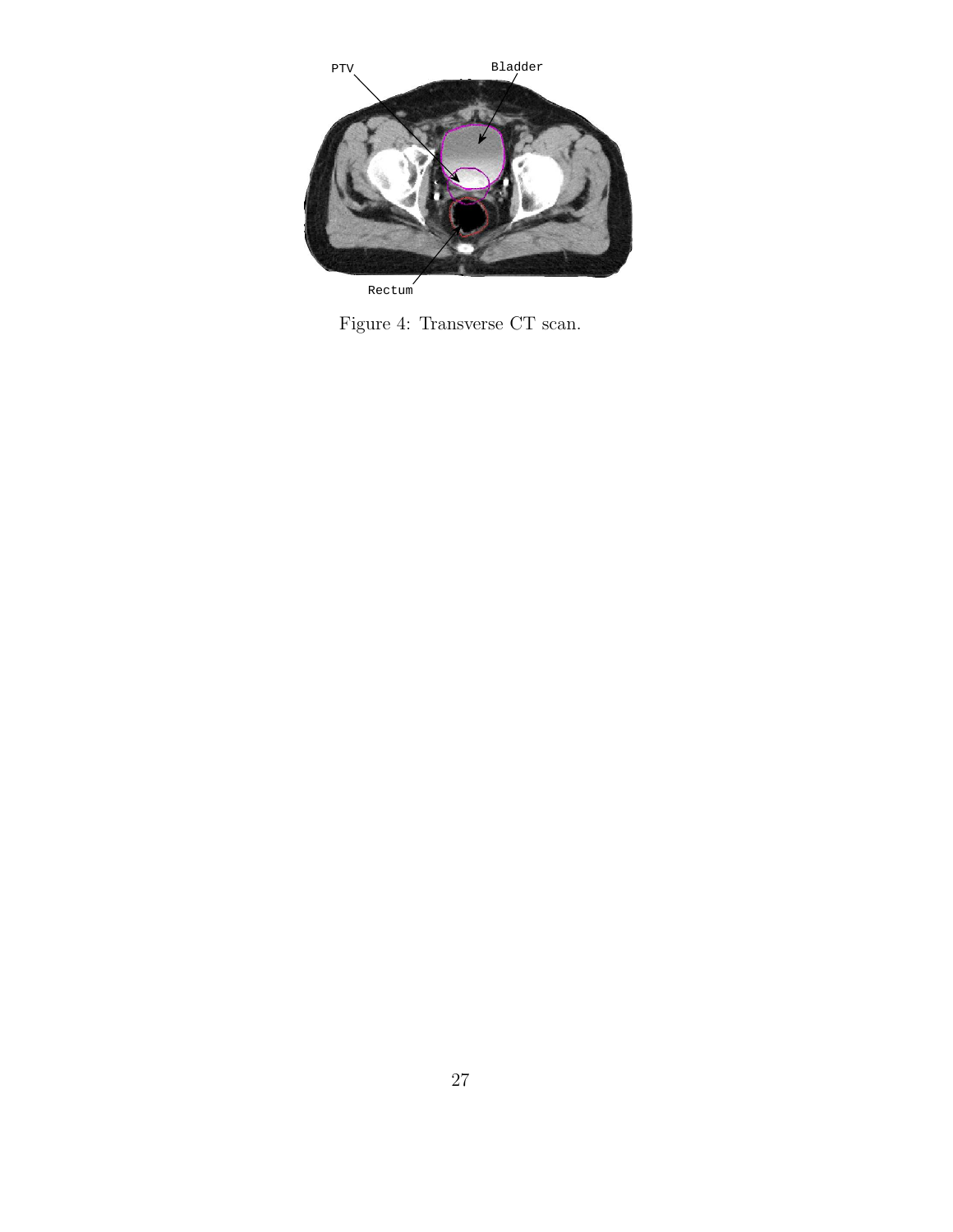

Figure 5: Dose-volume histograms for the organs at risk: bladder, rectum, and normal tissue. The dashed line corresponds to the conventional treatment (both figures), while the solid line corresponds to the expected value objective (left figure) and the CVaR objective (right figure).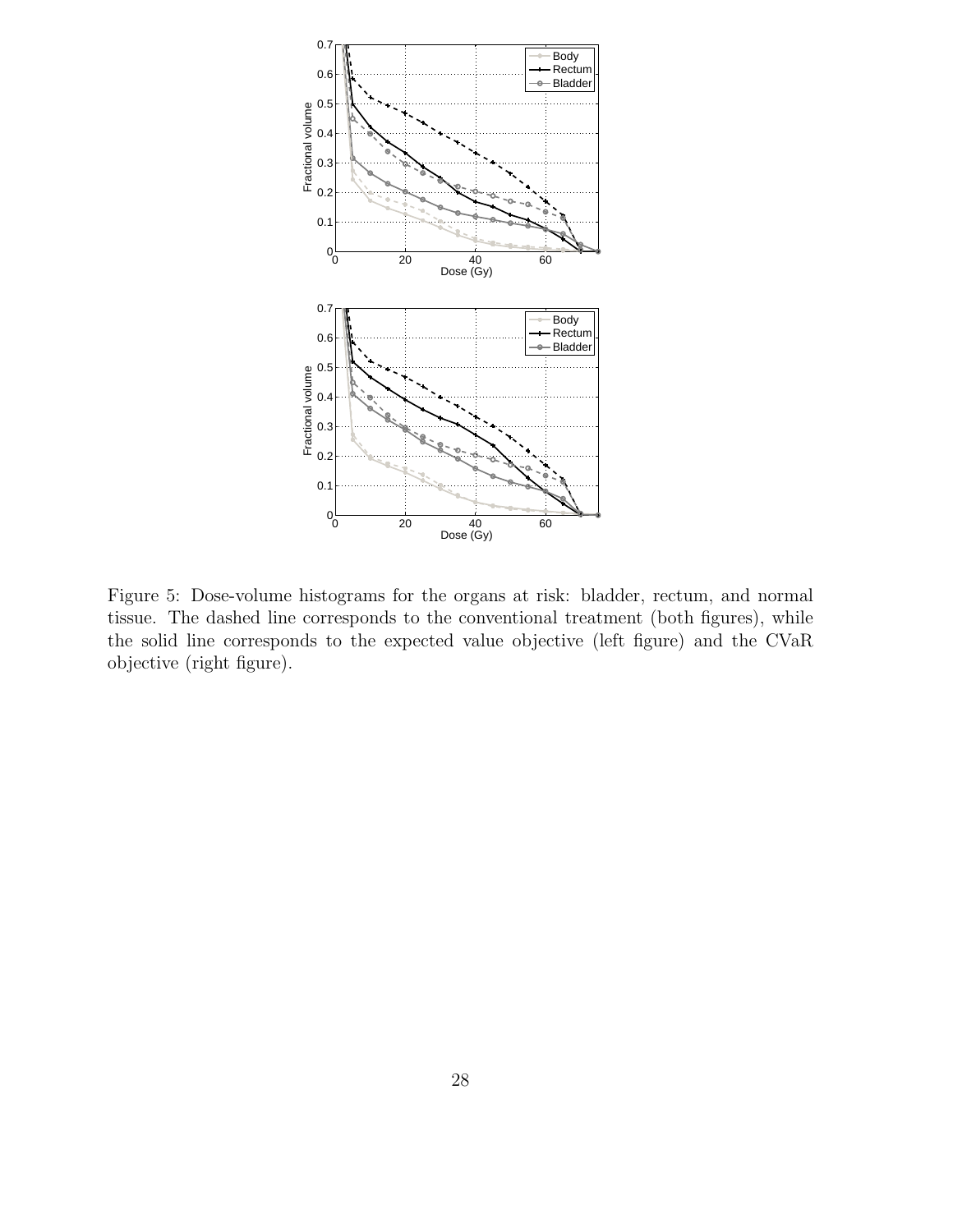



Multileaf collimators **Beam fluence profile** 

Figure 6: Snapshot of the motion of the multileaf collimators (left figure) for the fluence (intensity) profile shown in the right figure for a cross-section of the beam.